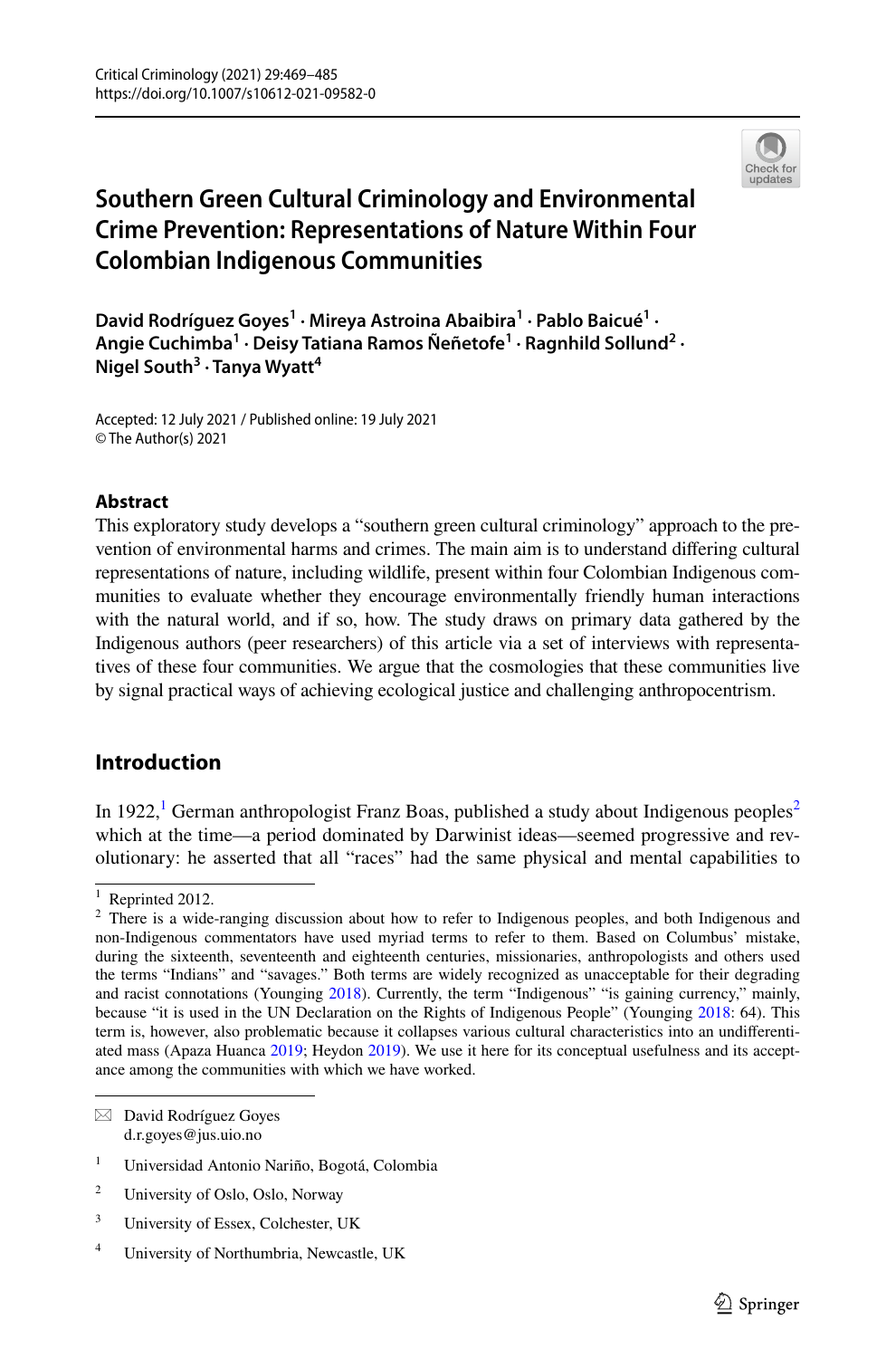develop. He argued that the "higher level of civilisation and development" of Western societies compared to "primitive" ones were a result of conjunctural hindrances experienced by the latter. Boas saw the superiority of the West as a refection of the physical transformations and proft-motivated endeavors that turned "inhospitable forests into fertile felds" and led to "mountain fastnesses … yielding their treasures"—with "ferce animals" that obstructed "progress … being exterminated'"—while others of more utility were "made to increase a thousand-fold" (Boas [2012](#page-13-1): 1). By contrast, for Boas [\(2012](#page-13-1): 236), the principal expression of the "primitive man's" cultural inferiority and atavism was "a peculiar connection that is believed to exist between a certain class of objects, generally animals, and a certain social group": in other words, appreciation and respect for non-humans and other humans.

We now know that the activities that for Boas marked the superiority of the "white man" have, in fact, led the world to an environmental crisis and, over the past three decades, these anthropocentric and androcentric practices and beliefs have been criticized by individuals and organizations around the world. Notably, the United Nations Development Programme (UNDP) declared that one of the main environmental challenges of the moment is the unprecedented level of biodiversity loss resulting from land degradation, but also from "poaching" and trafficking of "wildlife" (UNDP n.d.). $3$  Consequently, the UNDP has called for the identifcation of alternative approaches to the currently dominant ways in which humans relate to other components of nature, with the aim of creating and encouraging opportunities for providing income without deepening the present environmental crisis. Under this new framework, the activities that Boas considered cultural atavism have become desirable solutions.

Green criminology—the "loose framework or set of intellectual, empirical and political orientations toward problems (harms, ofences and crimes) … related to the environment, diferent species and the planet" (South et al. [2013:](#page-16-1) 28)—has, since its inception, devoted its efforts to studying and denouncing environmentally destructive practices, but it has also urged eforts to fnd preventative measures to address green crimes and harms. These calls and proposals have ranged from the practical to the propositional. Examples could include the application of traditional crime prevention methods (Brisman and South [2015\)](#page-14-1) and the development of a "restorative environmental justice praxis" (Biffi and Pali [2019](#page-13-2)). At a diferent level, inspired by peacemaking criminology and based on the human dynamics that lead to cooperation and trust, McClanahan and Brisman ([2015:](#page-15-0) 425) have called for a "peace treaty" that leads to an "ecocentric approach to human–environment relationships," and Amster ([2019\)](#page-13-3) has promoted a proactive and constructive peacebuilding to end destruction of the planet.

In this article, we explore human relationships with the environment by showing how the environmental representations and associated practices of four Colombian Indigenous communities present a contrasting approach to that which is dominant in the Global North. We also inquire whether those Indigenous representations lead to environmentally friendly practices, and if so, why. By presenting an overview of the universes of meanings behind the environmental practices of those four Colombian Indigenous Peoples, our intention is

<span id="page-1-0"></span><sup>&</sup>lt;sup>3</sup> While the terms, "poaching" and "wildlife," are anthropocentric, and their widespread use is not in keeping with the spirit of the discussion presented here, we have retained them for the sake of simplicity. We note, however, that "poaching" implies that killing or taking nonhuman animals is acceptable if it is undertaken within the law, and that "wildlife" suggests that nonhuman animals are a single, homogeneous group, which fails to recognize the interests of individual animals.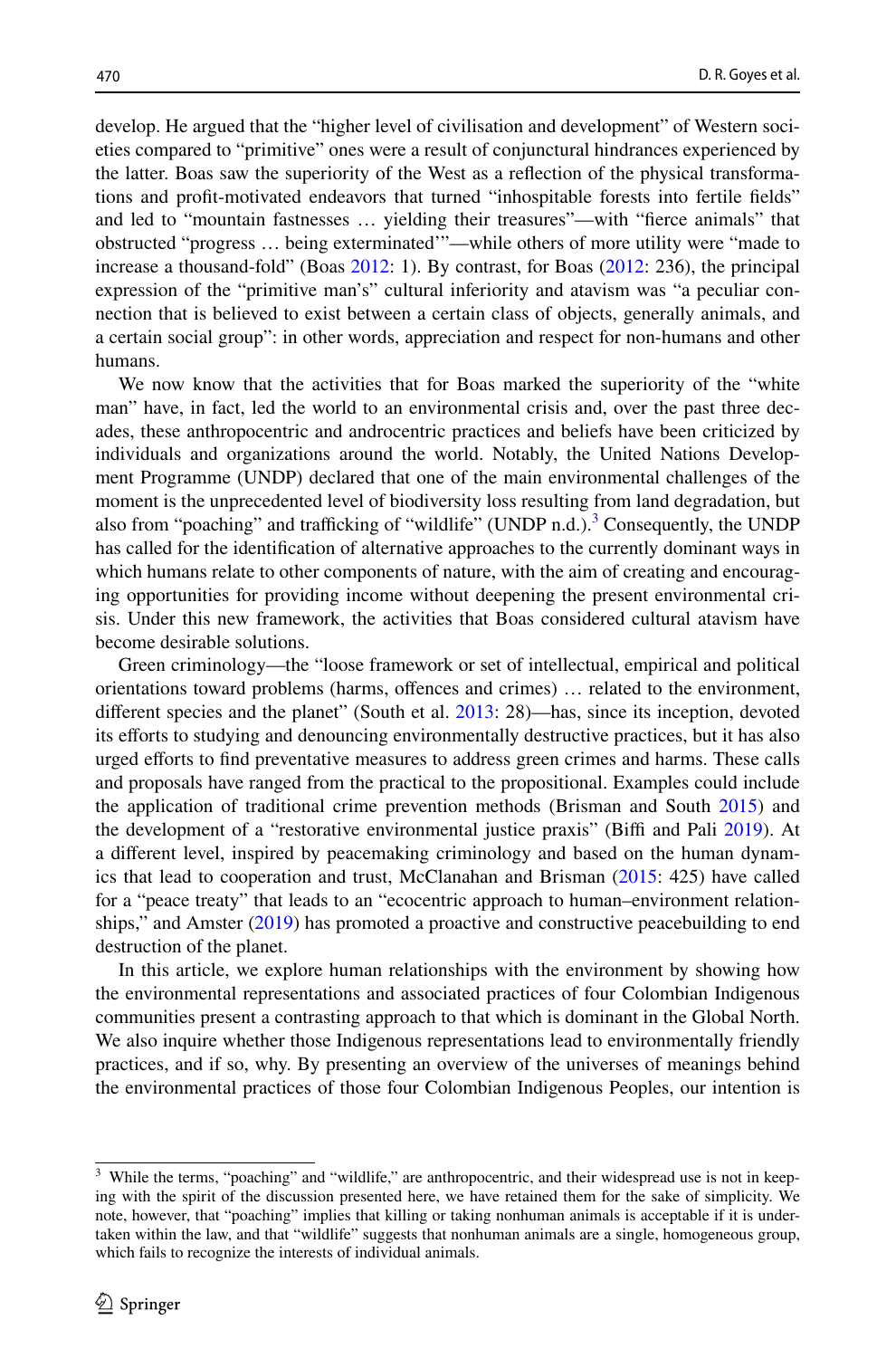to suggest a *cultural crime prevention* approach to green crimes. Our hope is to illuminate and make internationally visible some cultural frameworks that encourage and enhance mutually benefcial and respectful relations with nature. We argue that there is an inextricable link between saving Indigenous cultures and fnding ways to achieve ecological justice and prevent green crimes.

In the frst part, "Crime prevention and green criminology," we provide a brief overview of green criminological approaches to crime prevention. Recognizing that this collaborative study has several points of origin, refecting the biographies of the various authors, and that it is also a project drawing on diferent theories and adopting a mixed methods approach, we dedicate the subsequent two parts to, frst, outlining the conceptual and theoretical frameworks on which we have drawn ("Southern green cultural criminology") and then to describing our methods, explaining how we have applied a "peer research" approach to gathering original data, which has been supplemented by drawing on secondary sources ("Methods"). In the part entitled "Context: The Colombian Indigenous Peoples," we introduce the Indigenous communities involved in our project. In the "Findings" part, we suggest that the cultural representations of nature that we present—which we refer to as "environmental ontologies" because they deal with the form and reality of nature (Efnghan [2013](#page-14-2))—underpin environmentally protective behaviors because they have two main traits: (1) they connect the well-being of humanity with the well-being of all other beings on Earth; and, (2) their cosmologies explain the importance of and consider sacred *all* components of nature, not just human beings (Descola [2005\)](#page-14-3). We then elaborate on how these traits could lead to practical ways of achieving ecological justice by challenging anthropocentrism and conclude by highlighting the missed opportunity to learn from existing knowledge. At present, international political and economic leadership places faith in the future promises of science (see, e.g., Rees [2018](#page-15-1)), while Indigenous environmental ontologies that ofer a template for a cultural approach to reduction of environmental harms and crimes are ignored and are at risk of disappearing.

#### **Crime Prevention and Green Criminology**

"Crime prevention" refers to the "eforts to prevent crime or criminal ofending in the frst instance —before the act has been committed" (Welsh and Farrington [2012](#page-14-4): 3). Most commentators agree on classifying crime prevention approaches into fve categories: (1) "deterrence through law enforcement and adjudication," which relies on "the threat of apprehension, prosecution, and punishment" (Rohe [2012](#page-15-2): 108); (2) welfare crime prevention, which "seeks to address underlying social problems associated with crime, such as lack of job opportunities" (Rohe [2012](#page-15-2): 108); (3) developmental crime prevention that "postulates that criminal ofending in adolescence and adulthood is infuenced by 'behavioural and attitudinal patterns that have been learned during an individual's development'" (Farrington et al. [2012](#page-14-4): 8); (4) community crime prevention, which builds on "the community capacity to address crime and crime-related problems" (Rohe [2012:](#page-15-2) 108); and (5) environmental-situational crime prevention, which "seeks to reduce criminal opportunities though target hardening, surveillance, and environmental management" (Rohe [2012](#page-15-2): 108).

Green criminology has focused mainly on suggesting the application of environmentalsituational crime prevention strategies. For instance, Hill ([2015\)](#page-15-3) proposes the use of computer modeling to predict the behaviors of poachers and wildlife with the aim of being able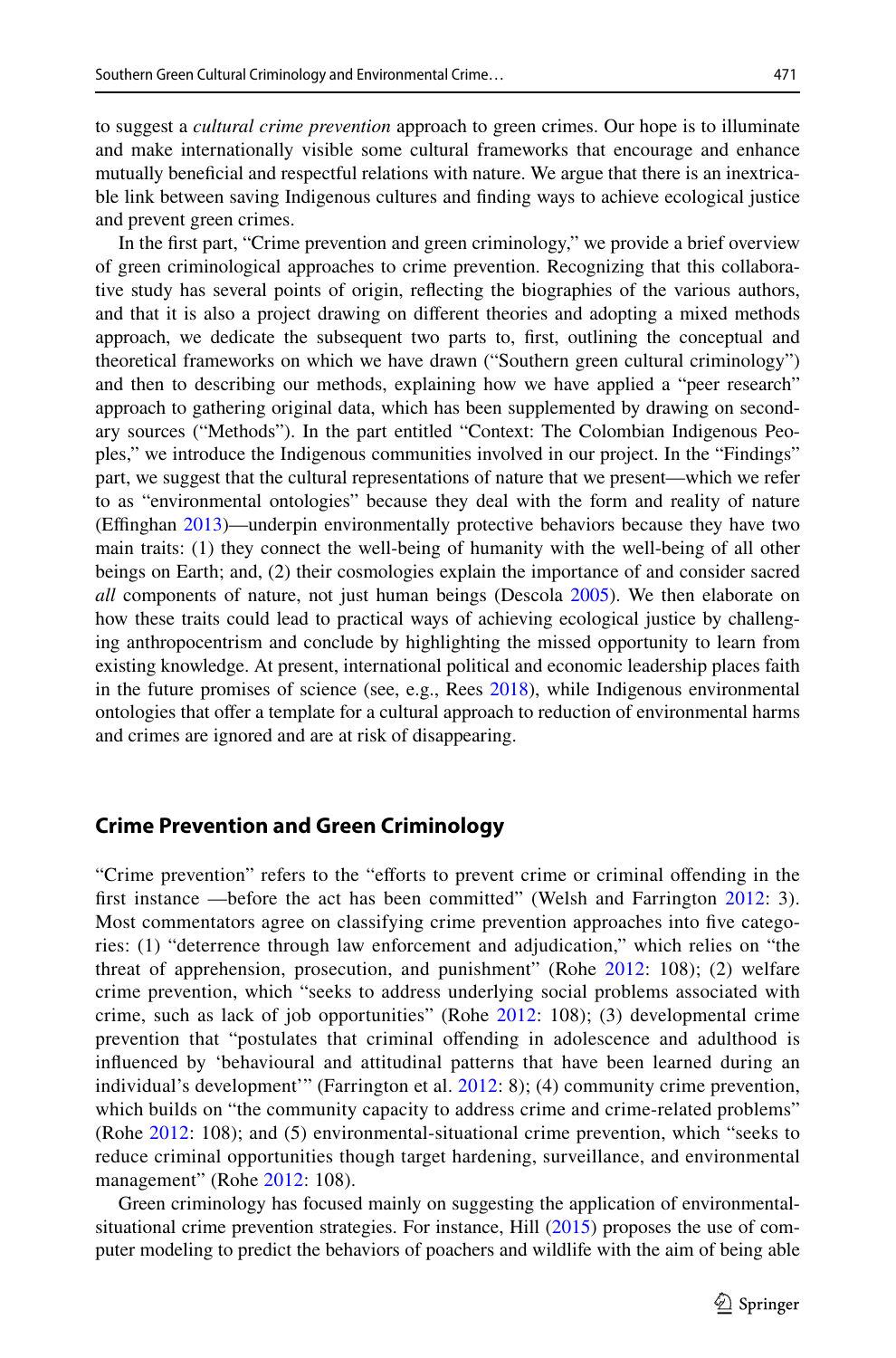to modify a scene in order to disrupt poacher activity. The related feld of conservation criminology proposes relying on "natural resource management, and risk and decision sciences" (McGarrell and Gibbs [2014](#page-15-4): 5–6) to prevent environmental crimes. Green criminologists, however, have devoted far less attention to the *cultural* aspects of developmental and community-based crime and harm prevention approaches that could be drawn from the narratives of members of communities whose lives and experiences are entwined with nature.

To start developing such a cultural crime prevention approach, we gain inspiration from other disciplines that champion the idea that some of the productive environmental practices of Indigenous communities are environmentally more sound than Western ones, and that they could be used more broadly to encourage prevention of ecological deterioration. Professionals from the natural sciences, particularly biology and ecology (Datta [2019;](#page-14-5) Geilfus [1994](#page-14-6)), engaged in exploring the relationships between human beings and the natural environment, have identifed some of the behaviors of various Indigenous communities as far less environmentally harmful than those encouraged by modern Western society and the dominant production system that results in ecological disorganization and destruction. Similarly, some social scientists (Kassam [2009](#page-15-5); Norberg-Hodge [2009\)](#page-15-6) and philosophers (Vetlesen [2019](#page-16-2)) have argued that the Western world has much to learn from the harmonious ways in which many Indigenous peoples around the world coexist with their natural environment based on the guidance of their Indigenous cosmologies.

Having established this line of argument, it is, nonetheless, important to resist romanticization and uncritical adoption of an image of Indigenous peoples as idealized protectors of nature (see, e.g., Tsering [2008](#page-16-3)), given that some Indigenous communities have engaged in practices antithetical to ecological and species justice. For instance, a Mayan community in the Yucatan peninsula of Mexico annually organizes its *kots kaal pato* festival during which children capture iguanas and endangered opossums, then place them inside a piñata which villagers take turns beating until the nonhuman animals are dead (Borges and Martin  $2015$ ). The festival ends with a contest to pull the heads off ducks tied to a scaffold (Borges and Martín [2015](#page-14-7)). Other examples could be provided of instances in which Indigenous communities engage in distancing from or lack of respect for nature. These seem to be exceptions (Borges and Martín 2019), however, and none of the Indigenous peoples included in this study engages in similar practices.

Furthermore, neither the existence of practices, such as the *kots kaal pato*, among Indigenous factions nor the fact that Indigenous communities—like any other—are far from perfect, undermine the point that most Indigenous retain a close cultural relationship with nature and that their traditions treasure—and transmit between generations—a wide-ranging repertoire of their own representations of nature that are conducive to protective behaviors (Verne, [2019](#page-16-4)). For community members whose actions are destructive and damaging to nature, breaking the bounds of cultural rules and expectations, it should also be noted that some of the traditions relating to justice and punishment enacted in response might confict with some "Northern"/ "Western" post-Enlightenment norms. Our intention here is to accept that there will be matters about which disagreement and dispute will be clear, but to focus on the positive ways in which community celebrations and representations of nature are, in themselves, the basis of a cultural approach to prevention of environmental harms and crimes.

Before presenting the fndings of our study, we explain in the next parts the conceptual, methodological, and theoretical tools we used to map such representations within four Colombian Indigenous communities.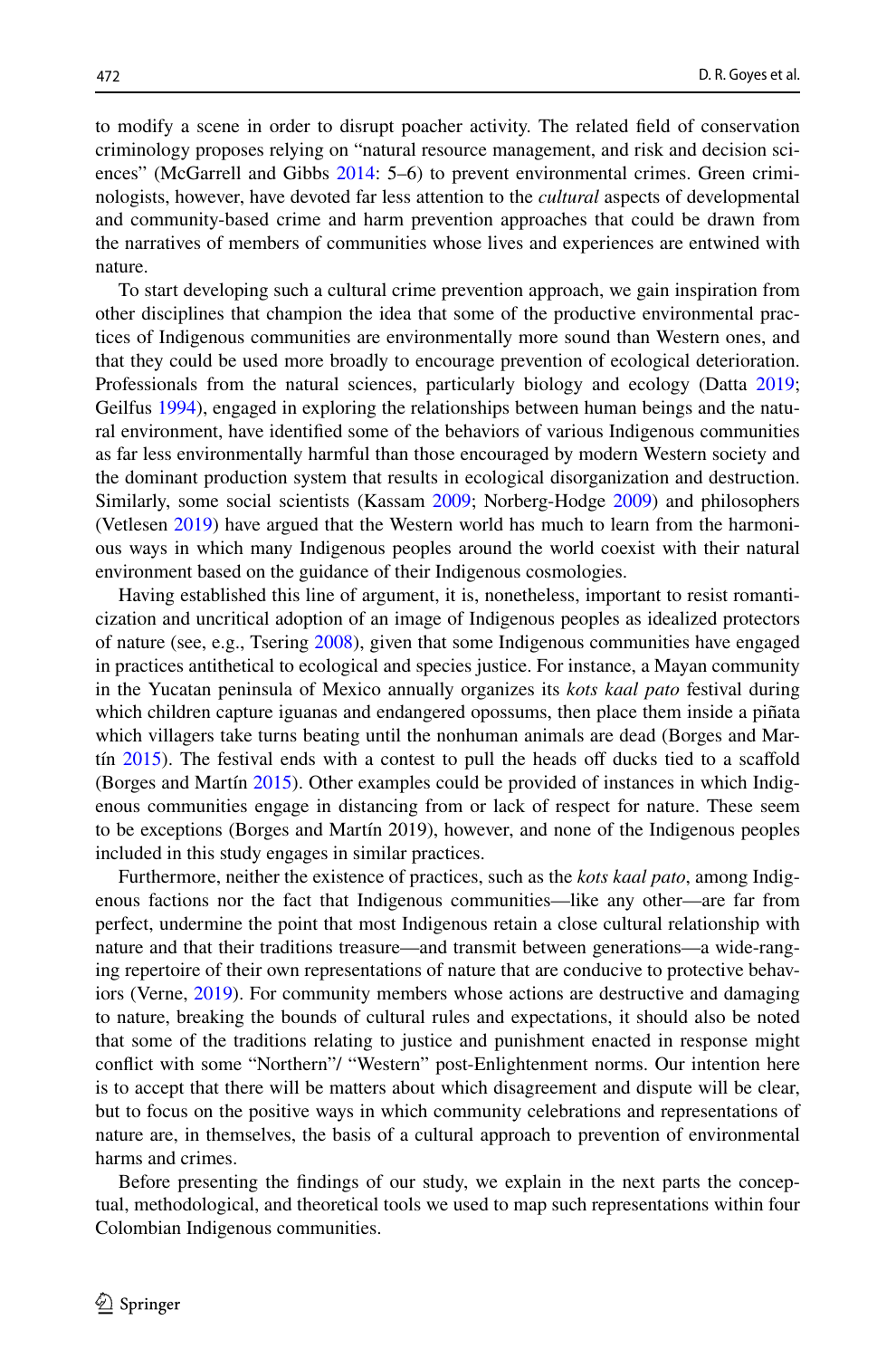#### **Southern Green Cultural Criminology**

In this article, we aim to contribute to the development of a southern green cultural criminology, following Goyes's [\(2019](#page-14-8): 11) call to be "attentive to the dynamics and contexts of the Global South" and to the "epistemological power of the marginalised, impoverished and oppressed." Previous work within criminology and the sociologies of deviance, confict and rights has explored the signifcance of exploitation and expression, as well as resistance and ritual, at the "periphery" or in the "Global South" (Coomber and South [2004;](#page-14-9) Goyes and South [2017\)](#page-14-10). Indeed, Brisman and South [\(2020](#page-14-11), in press) have already proposed a "green cultural criminology of the south," which seeks to extend "green cultural criminology" (which originated in the Global North) to the Global South. Meanwhile, in this article, we propose a "southern green cultural criminology," which we consider an extension of southern green criminology. This developing "southern" perspective has been stimulating (Brisman et al. [2018](#page-14-12); Carrington, Hogg and Sozzo [2016](#page-14-13); Goyes [2018;](#page-14-14) Sollund and Runhovde [2020](#page-15-7); White [2018](#page-16-5)), not least in suggesting we should make the efort to learn from the knowledge of those who are usually not part of the criminological conversation—in this case, Indigenous peoples. A key concept within the idea of a southern green criminology is the *progress parabola* (Goyes [2019](#page-14-8)). This is a notion that (1) critiques the idea that Western technology will save "primitive societies" by speeding up their development; and that (2) argues that we can fnd solutions to the environmental crises generated by the Western development project by learning from the practices and beliefs of "primitive societies." The implication of the *progress parabola* is the need for a rapid and radical shift in our individual and societal behaviors toward nature, as well as our understandings of the world. This concept resonates with Cunneen and Tauri's ([2017:](#page-14-15) 10) frst principle of Indigenous criminology, namely, "the belief in the ability of Indigenous peoples to carry out empirical research that will result in meaningful outcomes for their communities."

The aim, here, is to fuse together the propositions of a southern green criminology with the influences of green cultural criminology (Brisman and South [2013](#page-14-16), [2014,](#page-14-17) [2020](#page-14-11)). The latter seeks to explore how representations of the "environment" (broadly defned), transmitted in both news and popular culture, infuence and shape attitudes and behavior, including protective and destructive human actions. While a green cultural criminology accepts that undoubtedly the economic interests of transnational corporations are one of the main reasons why many capitalist production practices are pursued regardless of evidence of their environmentally destructive consequences (Crook et al. [2018](#page-14-18); Higgins [2010;](#page-15-8) MacManus [2016;](#page-15-9) South [2007](#page-15-10); Stretesky, Long and Lynch,2014; Wyatt [2015\)](#page-16-6), it argues that there are also cultural factors of importance here.

In this article, we argue that Indigenous environmental ontologies ofer guidance on ways of living that could prevent or diminish environmentally harmful practices or crimes. We acknowledge, however, that any analyses of Indigenous cultures by outsiders may be problematic (Hall [1992;](#page-14-19) Said [1978](#page-15-11)). Consequently, we aim to avoid imposing Northern/ Western "ways of seeing or imagining" on the lived realities of others, remembering the importance of symbolism, multiple meanings, and cultural cosmological ambiguity (Apaza Huanca [2019;](#page-13-0) Frank [2010;](#page-14-20) Sandberg et al. [2015](#page-15-12)). We suggest that by making Indigenous environmental ontologies internationally visible, preventing their disappearance, and committing to the preservation of Indigenous memories, an important counter-narrative to the dominant and omnipresent cultural messages of consumer capitalism could be presented and promoted. This would form the basis of a crime prevention strategy grounded in an alternative cultural vision of living harmoniously with nature.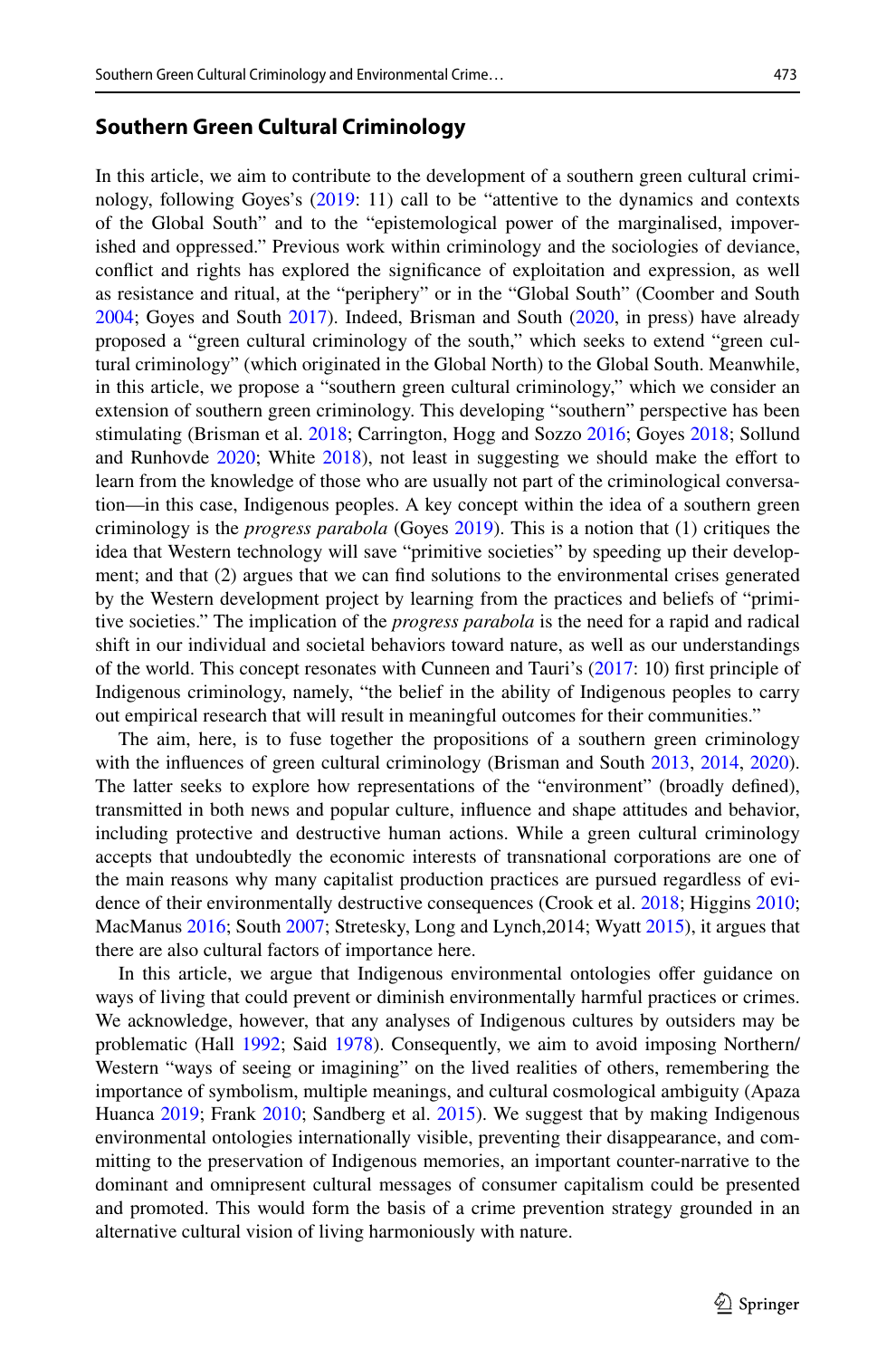The idea of an "alternative" worldview and economic approach based on an exchange partnership with the environment rather than on extraction and exploitation (Wilson and Stammlet [2016\)](#page-16-7) is sorely needed when the most signifcant and infuential elements of life in growth economies continually prompt us to engage in environmentally damaging practices, and relatively few aspects of life dominated by consumerism invite us to take care of nature (Brisman and South [2014](#page-14-17)).

#### **Methods**

This study is an empirical exploration of cultural representations of nature preserved and used within the communities of the Barí, Nasa, Ticuna and Uitoto Indigenous peoples, selected on the basis of two criteria. First, the technique of maximum variation sampling to fnd "the full range of extremes in the population" (Adams and Lawrence [2019\)](#page-13-4). As elaborated below, the *Barí* people remained isolated until 1975, successfully rejecting any kind of external interference until then. Their culture is, therefore, less infuenced by Western values. The *Nasa* people, however, were less successful in resisting and rejecting the many intrusions they have faced since the Spanish invasion. Nonetheless, despite many forms of cultural interference, the Nasa did manage to protect their traditions and values. Finally, the Ticuna and the Uitoto have had many contacts with colonizers and, due to threats to their survival, they were, over time, coerced into yielding their traditional values and embracing various imposed Western practices and beliefs. These four Indigenous groups provide us with a full range of communities in states of isolation, resistance, and domination. Second, we adopted a convenience sampling approach to recruit "volunteers or others who are readily available and willing to participate" (Adams and Lawrence [2019:](#page-13-4) 123)—in our case, as researchers.

The core research theme, therefore, is Indigenous representations of nature and their relationship with protective or destructive environmental behaviors. To explore this relationship, we drew on primary and secondary data from four diferent sources. As primary data,<sup>4</sup> we relied on participatory observation of the actual practices of these four communities, regarding their everyday relationships with the elements of nature, and on thirty interviews with the "elders"<sup>5</sup> of the four communities. The observations took place over periods of between four days and one week. The project design drew upon "peer research methodology" (see Lushey and Munro [2015\)](#page-15-13), but there is a limit as to how much peer researchers can accomplish because they are not "salaried full-time academic researchers" Lushey and Munro [2015:](#page-15-13) 534). As such, we combined the peer methodology with secondary data gathering. This secondary data gathering relied on (1) the texts "outsiders" have written about the culture of the Barí, Nasa, Ticuna and Uitoto communities; and (2) recordings of the Indigenous "mingas"—yearly meetings of Colombian Indigenous communities that

<span id="page-5-0"></span>The research team gathered important lessons from its application of a peer methodology in the specific Colombian Indigenous contexts we explored. Those lessons led to important theoretical refections on matters related to access, ethics, and power distribution. In another, forthcoming article, we describe our fndings regarding the potentialities, shortcomings and usefulness of peer methodology within green, southern and Indigenous criminologies.

<span id="page-5-1"></span><sup>&</sup>lt;sup>5</sup> As we explain below, the four Indigenous peoples included in our study have political authority systems that rely on "elders" or "knowledgeable grandfathers." Communities assign those labels to individuals in acknowledgment of their life trajectories and their contributions to the community. Whereas there are clear links with age, the title "elder" does not *exclusively* depend on it.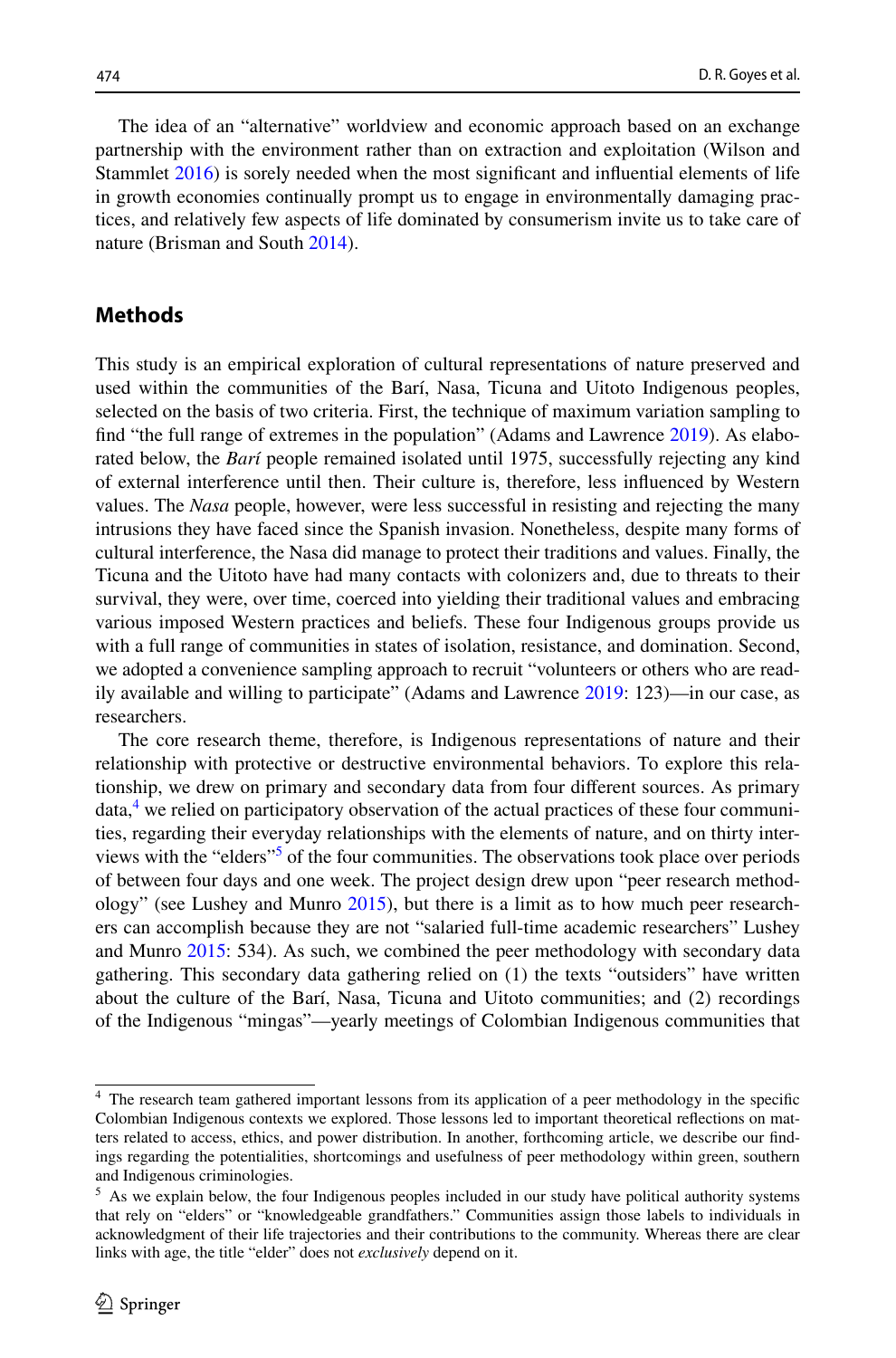are held to remind the government of its promises and in which representatives of several Colombian communities discuss Indigenous cosmovisions.

The project methodology complied with Colombian legal requirements concerning research ethics (Resolution 0843 of 1993<sup>[6](#page-6-0)</sup>) and we obtained informed consent from all interviewees. We explained the purpose of the project, obtaining frst oral consent, in Spanish or in the relevant Indigenous language, when required, and we also provided printed information materials and time for participants to read them. Interviews were recorded and transcribed by the peer researchers.

#### **Context: The Colombian Indigenous Peoples**

There are 102 Indigenous peoples in Colombia. With roughly 1.9 million individuals, they comprise around 3.3% of the total population. Until 2010, 78% of them lived in rural areas, but in the last decade. a signifcant number have moved to urban areas due to internal armed confict in Colombia and increasing territorial unsustainability. According to some commentators (see, e.g., Rodríguez [2015\)](#page-15-14), the Colombian legal framework is one of the most advanced in the world in terms of multiculturalism, based on the Political Constitution of Colombia of 1991 (*Constitución Política de Colombia de 1991*) and its ratifcation of the Indigenous and Tribal Peoples Convention, 1989 (an International Labour Organization Convention, known as "ILO Convention 169" or "C169"), promising all Indigenous people in the country access to "[formal] education, health services, nutrition, and basic sanitation" (Rodríguez [2015](#page-15-14): 2). Nevertheless, despite these measures, the Colombian government is still neglectful and life in Indigenous communities can involve dramatic sufering (Rodríguez [2015](#page-15-14)).

The *Barí* people live in the rain forests of Colombia and Venezuela around the central and eastern mountains of the Venezuelan Andes. Historically, they inhabited the evergreen tropical rainforests. The fora and fauna in these forests are similar to those of the Amazonian rainforest, only less diverse. Traditionally, the *Barí* were semi-nomadic, moving between longhouses, $\frac{7}{1}$  from one to another, depending on the season (Beckerman and Lizarralde [2013](#page-13-5)). Their social structure was made up by independent "hearth groups" (nuclear families) with no central authority in the longhouse. These two characteristics their semi-nomadic living and their extended social system—helped the *Barí* survive the attacks of colonizers and exposure to epidemic diseases. The most recent Colombian official census, conducted in 2005, reported 5,923 *Barí* persons in Colombia,<sup>[8](#page-6-2)</sup> and the last Venezuelan census from 2011 registered 2,831 *Barí* in Venezuela[.9](#page-6-3)

The *Nasa* people inhabit the Tierradentro territory, about 1400 km<sup>2</sup> in size and located in the Colombian department of Cauca in the southwestern part of the country. The most important geophysical characteristics of this territory are its diversity, land instability and

<span id="page-6-0"></span><sup>6</sup> Retrieved on July 10, 2021, from [https://www.urosario.edu.co/Escuela-Medicina/Investigacion/Docum](https://www.urosario.edu.co/Escuela-Medicina/Investigacion/Documentos-de-interes/Files/resolucion_008430_1993.pdf) [entos-de-interes/Files/resolucion\\_008430\\_1993.pdf.](https://www.urosario.edu.co/Escuela-Medicina/Investigacion/Documentos-de-interes/Files/resolucion_008430_1993.pdf)

<span id="page-6-1"></span> $<sup>7</sup>$  Longhouses are undivided communal dwellings with capacity for "over fifty residents, with room for a</sup> similar number of visitors" (Beckerman & Lizarralde [2013:](#page-13-5) 4–5). They are built "like a keeled half water-melon sliced from end to end lying with the flat side down" (Beckerman & Lizarralde [2013](#page-13-5): 4-5).

<span id="page-6-2"></span><sup>8</sup> Retrieved on July 10, 2021, from [http://www.mincultura.gov.co/prensa/noticias/Documents/Poblaciones/](http://www.mincultura.gov.co/prensa/noticias/Documents/Poblaciones/PUEBLO%20BARI.pdf) [PUEBLO%20BARI.pdf](http://www.mincultura.gov.co/prensa/noticias/Documents/Poblaciones/PUEBLO%20BARI.pdf).

<span id="page-6-3"></span><sup>&</sup>lt;sup>9</sup> Retrieved on July 10, 2021, from http://www.ine.gov.ve/documentos/Demografia/CensodePoblacionyViv [ienda/pdf/ResultadosBasicos.pdf.](http://www.ine.gov.ve/documentos/Demografia/CensodePoblacionyVivienda/pdf/ResultadosBasicos.pdf)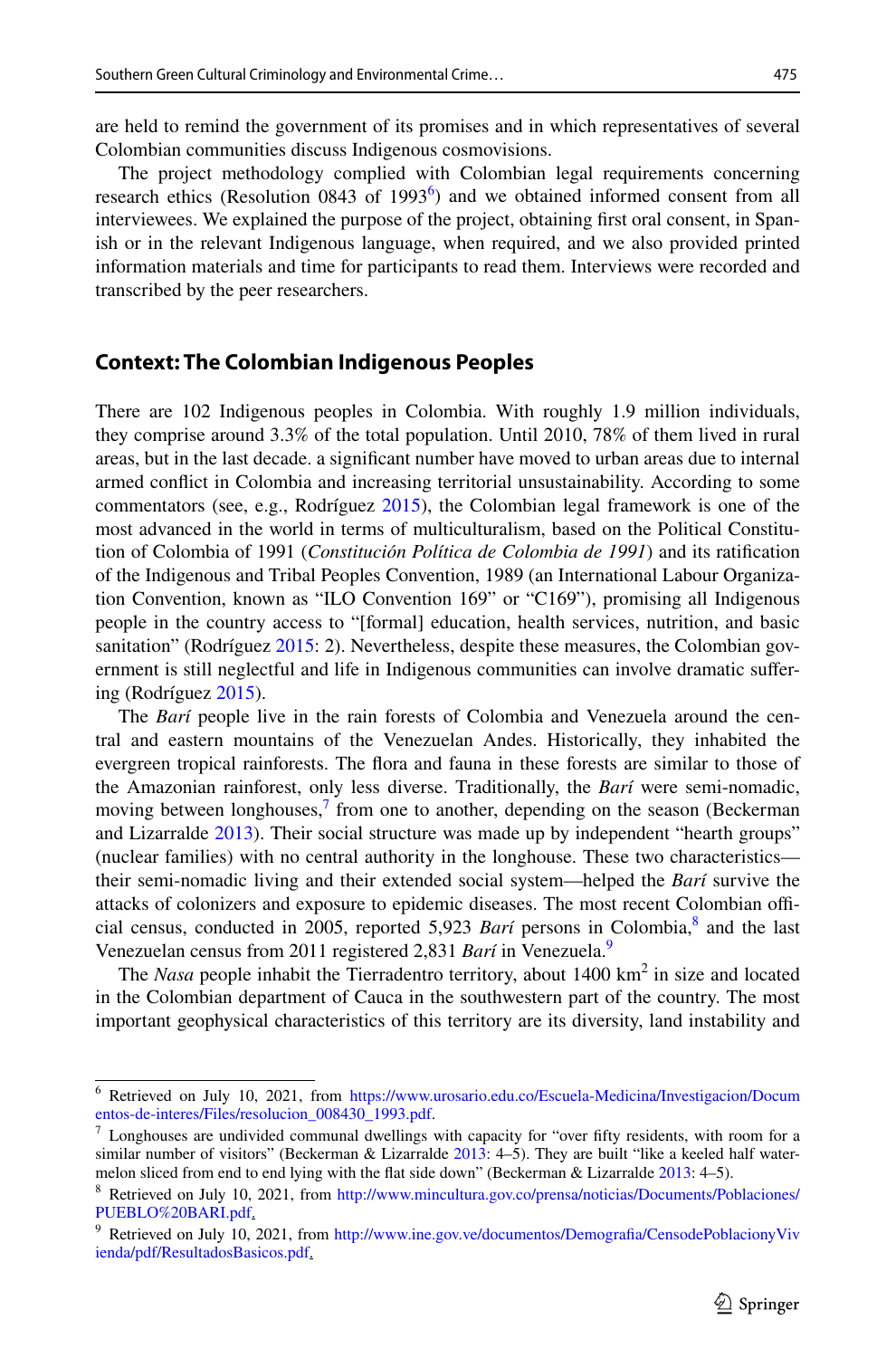hilly landscape, which varies in altitude from 900 to 5,000 m above sea level. The *Nasa* comprise the largest Indigenous population of Colombia, with 118,845 persons counted in the 2005 census, thereby comprising 16.93% of the Indigenous population of the country. The traditional language, *Nasa Yuwe,* is still spoken by about 74% of the population (Ávila Martínez [2011](#page-13-6)). The *Nasa* community is structured around "elders" and shamans, who are the authorities in the community. Administratively, the *Cabildos* (community council) represents the community to the state, administers the lands and labor, and oversees the system of justice and punishment. The *Nasa* gained the right of self-governance of their *Resguardos*[10](#page-7-0) in the eighteenth century, under the leadership of Juan Tama (discussed below), although with Colombian independence in 1810, they faced new pressures, as a new squirearchy tried—sometimes successfully—to colonize the Indigenous lands. In the beginning of the twentieth century, the Nasa leader, Manuel Quintín Lame, asserted that "the land belongs to the Indigenous … the almighty judge [nature] gave them to our frst parents …but later some ambitious guests took by force our beautiful gardens" (Quintín Lame [1971:](#page-15-15) 21), and led an insurgent indigenous movement that successfully positioned the *Cabildos* as autonomous Indigenous authorities (Ávila Martínez [2011\)](#page-13-6).

The *Ticuna* live on the Colombian Amazon trapezoid, bordering Peru and Brazil, in territory covering approximately 900 km2 . They are the largest group of Indigenous people in the Colombian Amazon region, with a 2005 census count of  $7,895$ .<sup>11</sup> Their territories are subject to diverse legal agreements and designations, for example, as national parks, forest reserves, Indigenous *Resguardos*, and Indigenous settlements not yet recognized as *Resguardos*. A *Cabildo* is the administrative authority of the *Resguardos*, and the *Curaca* is the highest authority of the *Cabildo*. The presence of the Colombian state on their territories is minimal, with the provision of education representing its assertion of sovereignty over the territory, and oversight of this function delegated to the Catholic church. Currently, the Colombian government is the main source of "formal" employment, but most *Ticuna* derive their income from the use of nature (Riaño Umbarila [2003](#page-15-16)).

The *Uitoto*<sup>[12](#page-7-2)</sup> of the Amazon, who numbered around 100,000 at the beginning of the 1900s, were one of the most numerous Indigenous communities inhabiting the region (Santamaría [2017\)](#page-15-17). By 1987, however, only 5000 remained (Riaño Umbarila [2003](#page-15-16)), although their numbers increased to 6,444 at the time of the 2005 census.[13](#page-7-3) Like the *Ticuna*, the *Uitoto* traditionally lived in shared family *malokas* (a longhouse), although today, only the elders have *malokas*. The *Uitoto* still preserve a social structure in which the elders act as the chiefs of the community, having the role of preserving and transmitting the community's oral knowledge (Asociación Zonal Indígena de Cabildos y Autoridades Tradicionales de La Chorrera. (AZICATCH) 2006). This oral tradition is fundamental to maintaining the social fabric of the *Uitoto*: it is the chief of each of the 84 groups who "has the word" to rule the community and maintain peaceful relationships with the other groups. Ruling powers are still inherited based on ancestry.

<span id="page-7-0"></span> $10$  A "Resguardo" is a legal recognition of the mandates of the C169 Convention allocating to a community the ownership of the land(s) it has inhabited historically.

<span id="page-7-1"></span><sup>&</sup>lt;sup>11</sup> Retrieved on July 10, 2021, from [http://www.mincultura.gov.co/areas/poblaciones/noticias/Documents/](http://www.mincultura.gov.co/areas/poblaciones/noticias/Documents/Caracterizaci%C3%B3n%20del%20pueblo%20Tikuna.pdf) [Caracterizaci%C3%B3n%20del%20pueblo%20Tikuna.pdf.](http://www.mincultura.gov.co/areas/poblaciones/noticias/Documents/Caracterizaci%C3%B3n%20del%20pueblo%20Tikuna.pdf)

<span id="page-7-2"></span><sup>12</sup> Researchers have suggested using the term, *Murui-Muinane*, for these peoples as their enemies, the *Caribe*, used the term, *Huitoto*, as a pejorative. The *Uitoto* people themselves, however, decided in 1990 to use this name with a revised spelling (Candre and Echeverri [2008](#page-14-21)).

<span id="page-7-3"></span><sup>&</sup>lt;sup>13</sup> Retrieved on July 10, 2021, from https://www.mininterior.gov.co/sites/default/files/upload/SIIC/Puebl [osIndigenas/pueblo\\_uitoto.pdf](https://www.mininterior.gov.co/sites/default/files/upload/SIIC/PueblosIndigenas/pueblo_uitoto.pdf).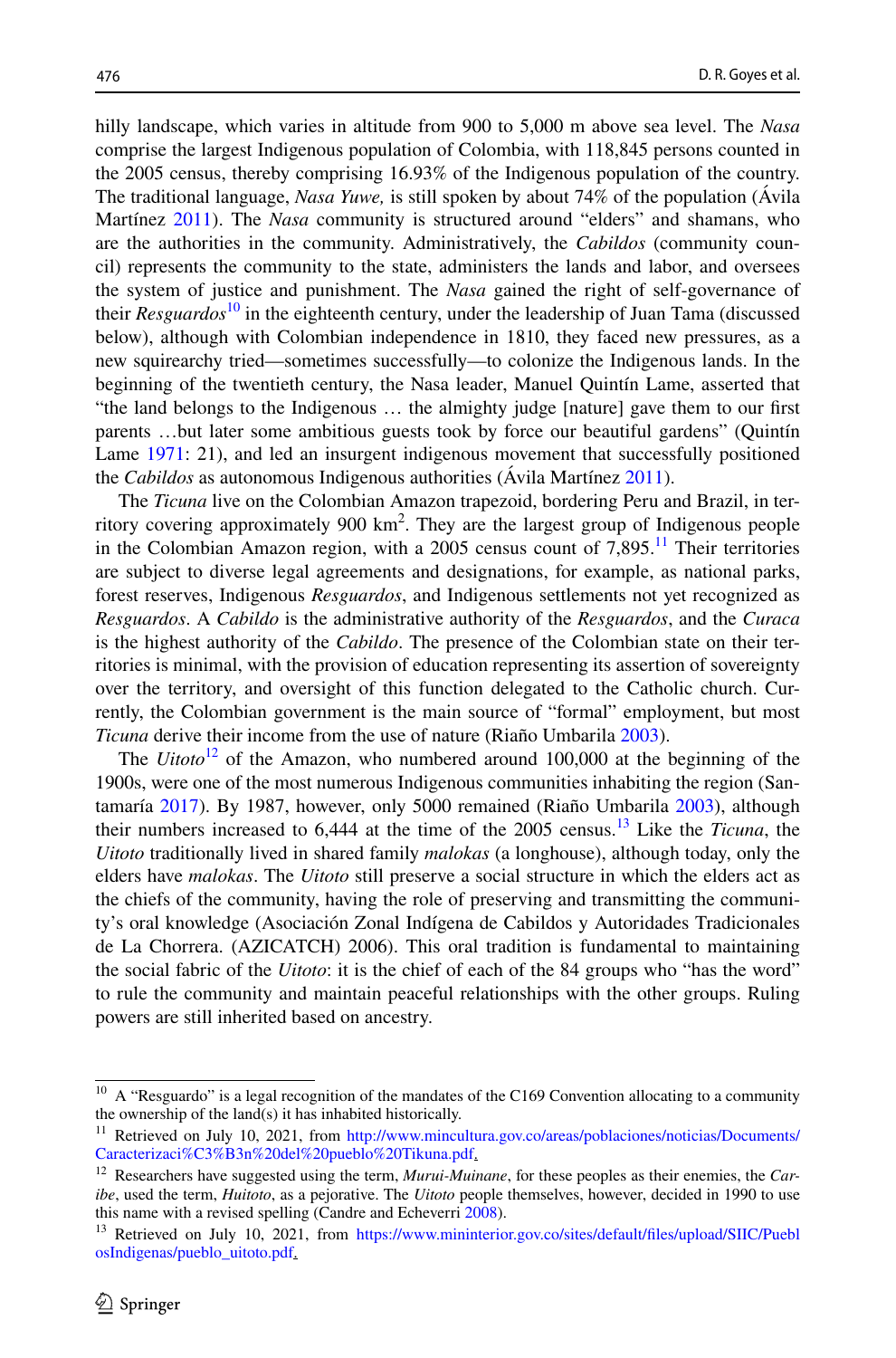Despite the diferences between these communities in terms of their geographical location, form of social organization, and historical trajectory, they all share certain cultural representations of nature that are suggestive of ways of confronting and preventing environmental threats and harm. These ways of facing the world—and the possible lessons for other societies—are discussed in the next part.

#### **Findings**

All four groups of Indigenous people that we studied have environmental ontologies based on stories, narratives, images—in which (1) human well-being is dependent on, or infuenced by, the actions of nonhuman animals and the spirits of the jungle (plants and trees); and (2) all components of nature, not only humans, have a mystical, deeply spiritual story to be told, which means that humans should consider them sacred. The characteristics we have noted in Indigenous environmental ontologies stand in stark contrast to the *dominant* modernist, Western environmental ontology in at least three main ways in that the latter (1) is anthropocentric (see, e.g., Sollund [2012\)](#page-15-18); (2) dissociates nature from spirituality, regarding it as a "machine" (Bauman [2000](#page-13-7)); and (3) rejects mysticism, understood as the ways of expressing the belief that there is a hidden meaning to, or underpinning of, life (Hoyos Vásquez [2006](#page-15-19)). Of course, Western culture is not monolithic and there are many ways in which perspectives that value interconnections between humans and other beings in nature are embraced. But the dominant modern environmental ontology is most evidently a diferent world view to that of the Indigenous peoples described here.

We have identifed two traits, which contain three diferences between Indigenous environmental and modern Western ontologies (the latter being anthropocentric, non-spiritual, and skeptical). We argue that these diferences, on the one hand, mean that Indigenous ontologies encourage respect for non-human components of nature, while on the other hand, Western ontologies provide an easing of restraint toward environmentally destructive behavior. We illuminate these diferences for each trait using excerpts from our interviews, written records of the myths and legends of each of the four Indigenous peoples, and a link to the practices that they prompt. Due to a lack of space, we can provide examples of each trait in the environmental ontologies of only one or two Indigenous communities, but both traits are present in all four Indigenous peoples studied.

#### **The Well‑Being of Humanity is Connected with the Well‑Being of all on Earth**

The *Barí* cosmogony—or story of origin—as narrated by *Barí* elders and community leaders, refects the idea that human existence is dependent on collaboration with non-human animals and the spirits of the jungle. Such collaboration seeks to heighten the positive efects of the symbiotic human-nature relationship, while minimizing negative impacts. Our interviewees told us the story of the creation of the universe: *Sabaseba* [the god-creator of life] created six skies and placed the Earth on the ffth of these. *Sabaseba* then put in place a liana along which the spirits of the nonhuman animals, rivers, trees and all other beings came down to Earth. *Sabaseba* then laid an egg on Earth from which thousands of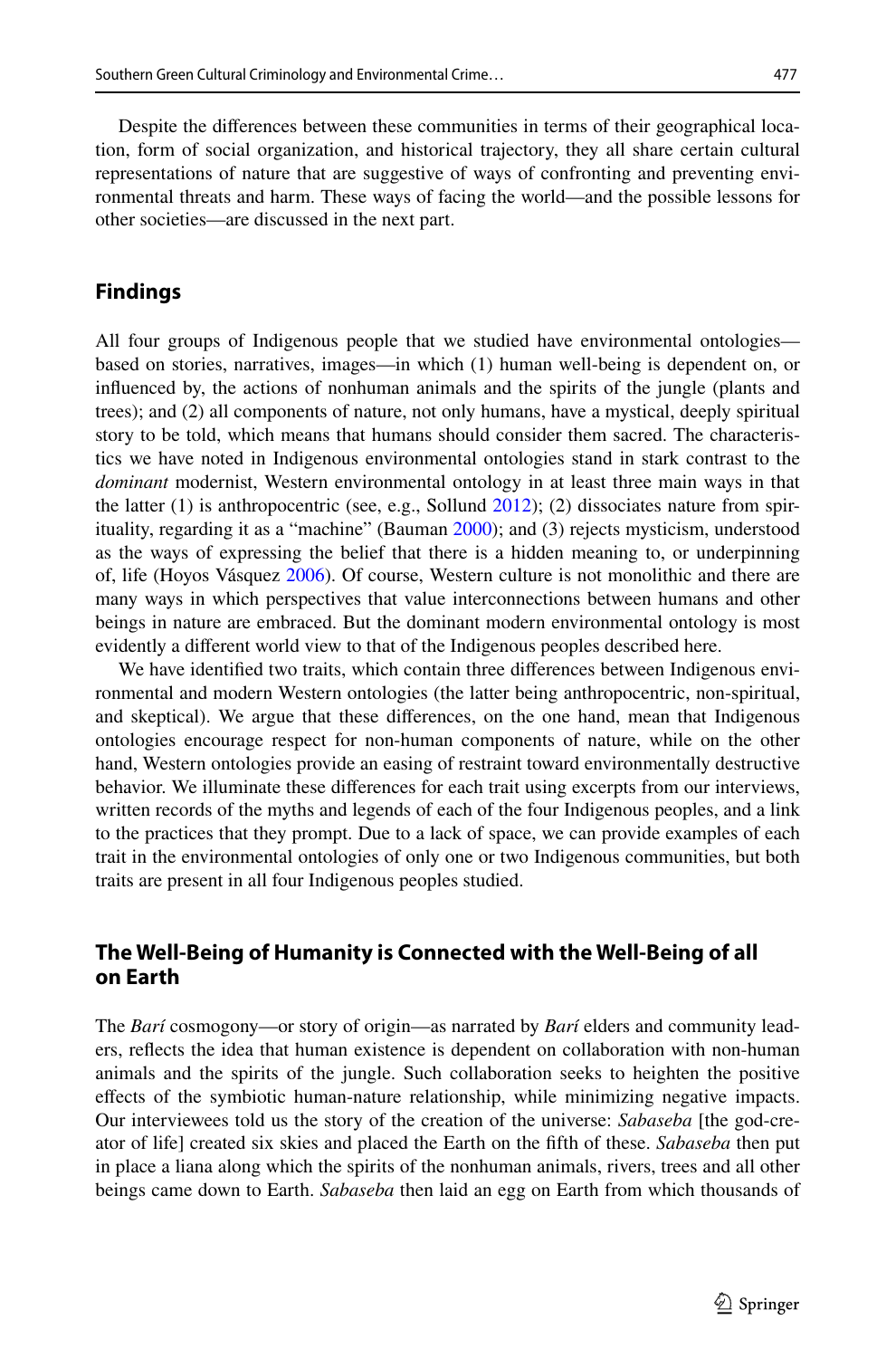small colorful snakes—some with wings—emerged and traveled in all directions.<sup>[14](#page-9-0)</sup> The snakes were beautiful, but envious, so they prevented any other being from existing on Earth. *Sabaseba* next created jaguars, who were powerful enough to control the snakes and thus make it possible for other beings to live on Earth. Human beings came to earth later, when *Saymadoyi* [the spiritual ancestor of the *Barí*] cut two pineapples from which a woman and a man emerged, one from each. These humans are the ancestors of the *Barí* people.

The *Barí* still recognize that had it not been for the help of jaguars and the *Ichigbrin* [spirits of the jungle], they would not have a territory and would not exist. Therefore, once the *Barí* emerged from the pineapple, *Sabaseba* directed them to take care of nature and to be in constant contact with the *Ichigbrin*. The *Sadau* [elders] carry and transmit this message orally to new generations. *Barí* identity efectively revolves around that cosmogony: they identify themselves as children of the jungle in permanent benefcial contact with the spirits of the nonhuman animals, rivers, trees, and winds.

The logic behind this frst trait is a central component of the system of guidance and norms to which the *Barí* adhere regarding how humans should relate to nature. Consequently, rather than adapting nature to their needs, the *Barí* adapted to their natural circumstances by surviving without destroying their surrounding ecosystems. Beckerman and Lizarralde ([2013:](#page-13-5) 83) remark that "in traditional times [the] nutritional demands [of the Barí] constituted no threat to the natural environment." The *Barí* did not aim to achieve a surplus of food. As such, they did not fish or hunt for any more than they needed to survive. They might even consume meat that was slightly rotten to avoid having to discard it. Three quarters of their individual food intake comes from horticultural crops (mainly manioc), one sixth from fsh, and the rest from game and fruits (Beckerman and Lizarralde [2013\)](#page-13-5). In addition, the *Barí* do not claim individual property over the land they inhabit, but only over the plants each member of the community plants. For the *Barí*, all components of nature are sacred; it is impossible for the *Barí* to own the water, the wind, the land or the nonhuman animals; these all have spirits. The *Barí* vow never to destroy ecosystems, and never to commercialize the land. Consequently, the climate, fora and fauna of the natural environment they inhabited remained constant for at least a millennium until the 1920s when colonizers, with an opposing ontology, started to clear lands on a large scale for livestock grazing (Beckerman and Lizarralde [2013](#page-13-5)). Because of the environmental ontologies that guide their lifestyle (and despite this external intervention), their relationship with nature is based on a cultural perspective that prevents the excesses and exploitation that might be considered "environmental crime."

#### **(Many) Indigenous Cosmologies Explain the Importance of and Consider Sacred all Components of Nature**

The *Uitoto* and *Ticuna* share the belief in spirits of nature, and the view of nature as their mother is also predominant. For example, they say that they come from a Whole—"there, on the hill, lies Komimafo [the Origin Whole]"—a Uitoto elder told us when sitting near the mythical place—"where Jitóma (the sun) and his brother Kécha were sitting." "One night, people started coming out of the Whole, but they had a tail as tadpoles, that is very

<span id="page-9-0"></span><sup>&</sup>lt;sup>14</sup> For the myth of *Sabaseba*, see Crooke Ellison ([2018\)](#page-14-22), which is the only *Barí* myth available in print.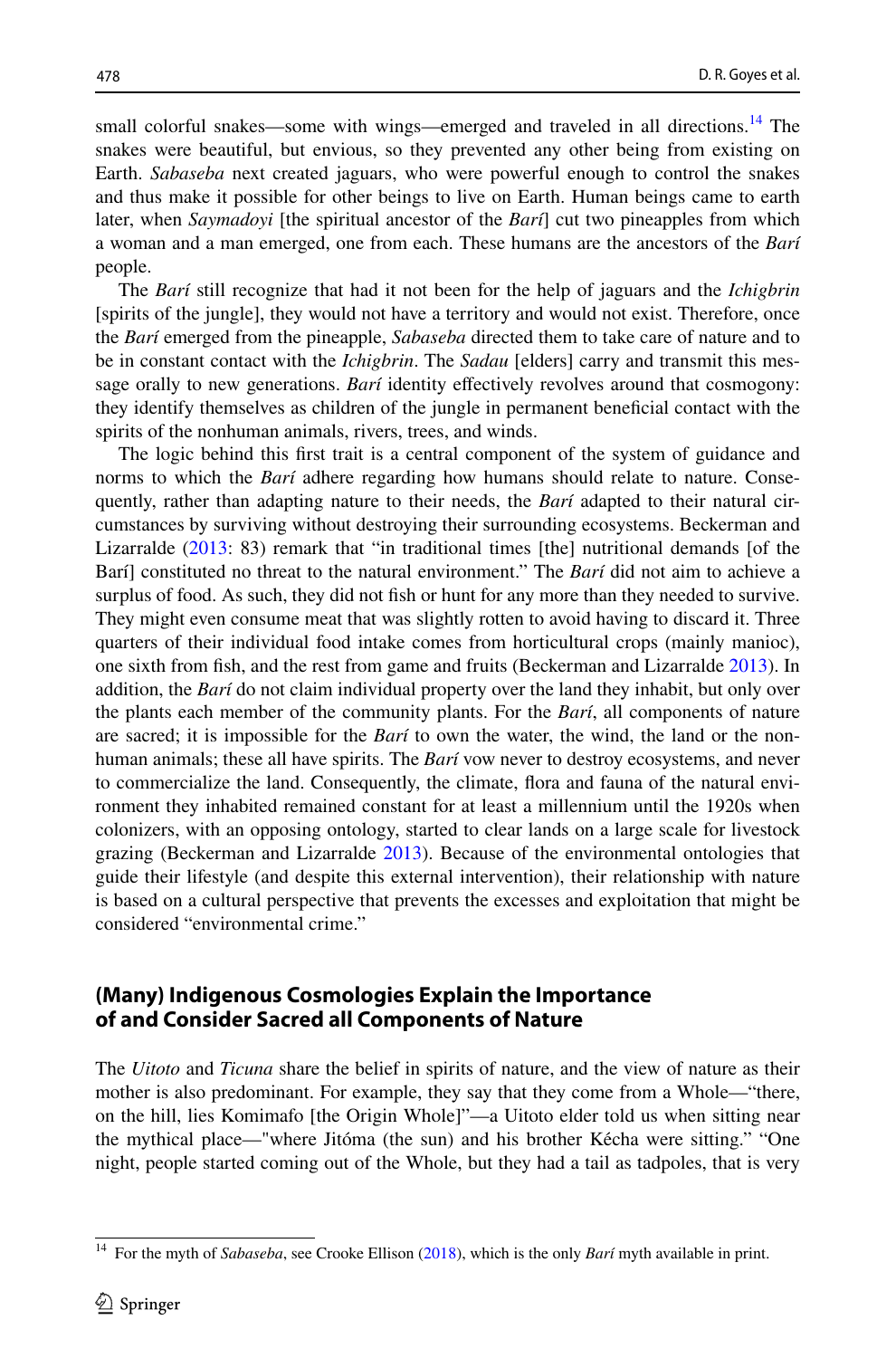clear to me. Jitóma and Kpecha cut the tail out of the people with the bigi" [ancestral machete].<sup>[15](#page-10-0)</sup> This story implies that there were other beings on earth before the humans, and those beings have spirits that "talk to each other, the one says 'aaaaahhhyyy!,'" the other replies 'fifififififi!,' and then the wind comes; and the wind is the one that protects the jungle" (interview). The wind, with its powerful lungs, screams "oooo.aaaa.oooo" and this is recognized as the materialization of the spirits of the Amazonian rainforest (see López [2013\)](#page-15-20).

The interpretation of this narrative has meant that the *Uitoto* and *Ticuna* should not buy, sell or rent the land because the land is the personifcation of their mother. Inhabitants of the *Uitoto* territories can sell only that which they have harvested. With respect to the spirits of the jungle, before traveling to the diferent places of the rainforest, these communities command that "you have to ask for permission, because each territory has its owner": it is the spirits of nature who own the jungle and who materialize in the wind. One interviewee explained that "the Indigenous protect nature, because otherwise diseases come, the winds come, therefore protecting nature is good for us." "Wildlife" may be caught and killed only for nutrition: "other than that is not allowed, we cannot touch it." This practice, although problematic in terms of the spirit of the "wildlife," is enacted due to perceived real nutritional needs. That said, it tries to achieve a balance that respects nature and afects the ecosystems as little as possible. Again, such a relationship with nature and a view of other species as connected beings has provided a form of cultural harm or crime prevention that rejects excessive use or exploitation.

Similarly, the *Nasa* use the story of their origin as a reference for the building and sustenance of their communitarian identity. Our interviewees told us that the *Nasa* come from the water, as it was the water who gave them *Khwen Tama* (also referred to as Juan Tama). The story of *Khwen Tama* is half true and half myth, but the *Nasa* embrace it in its entirety. In the story, a heavy storm occurred one night, frightening all in the human community of the afected area. The day after, when the storm was over, the community saw that their territory had a new river—and foating on the surface was baby *Khwen Tama*. They then understood that a star was the mother of Khwen, and that Khwen, himself, had descended from the sky and come to Earth through the Pataló Lagoon.<sup>[16](#page-10-1)</sup> When Khwen grew up, he married Mandiguagua—at the time when the *Nasa* were involved in a bloody war with the Spanish invaders in the early 1700s. Khwen was horrifed to see that the Spaniards wanted to divide and destroy Mother Earth, so he led the *Nasa* to claim sovereignty over their lands. He then governed the *Nasa* people and taught them that "a Nasa without their territory is nothing" (interview). Once he was old and believed his community to be wellorganized, he went back to the Pataló Lagoon, and through it, he reunited with his mother, the star. $17$ 

Refecting the second trait of Indigenous environmental ontologies, the narrative of *Khwen Tama* is both a source and an illustration of the idea of Mother Earth used by the *Nasa*. [18](#page-10-3) A common mantra for the *Nasa* is "from the earth we come and to the earth we go." Khwen Tama came through a lagoon and went back to it when he grew older. For the

<span id="page-10-0"></span><sup>&</sup>lt;sup>15</sup> For the full story of the "Whole," see Kuiru Naforo, Jitóma, Berrío, Vivas Hurtado, and Londoño (2017).

<span id="page-10-1"></span><sup>&</sup>lt;sup>16</sup> This Lagoon is currently known as the Juan Tama Lagoon. It is located at the north of the Cauca Department. Many of the main *Nasa* ceremonies take place near this lagoon.

<span id="page-10-2"></span><sup>&</sup>lt;sup>17</sup> For more about the legend of *Khwen Tama*, see López [\(2013](#page-15-20)); Solarte Lindo [\(1997](#page-15-21)); Yonda Canencio [\(2014](#page-16-8)).

<span id="page-10-3"></span><sup>18</sup> The concept of Mother Earth does not appear in the *Barí* culture.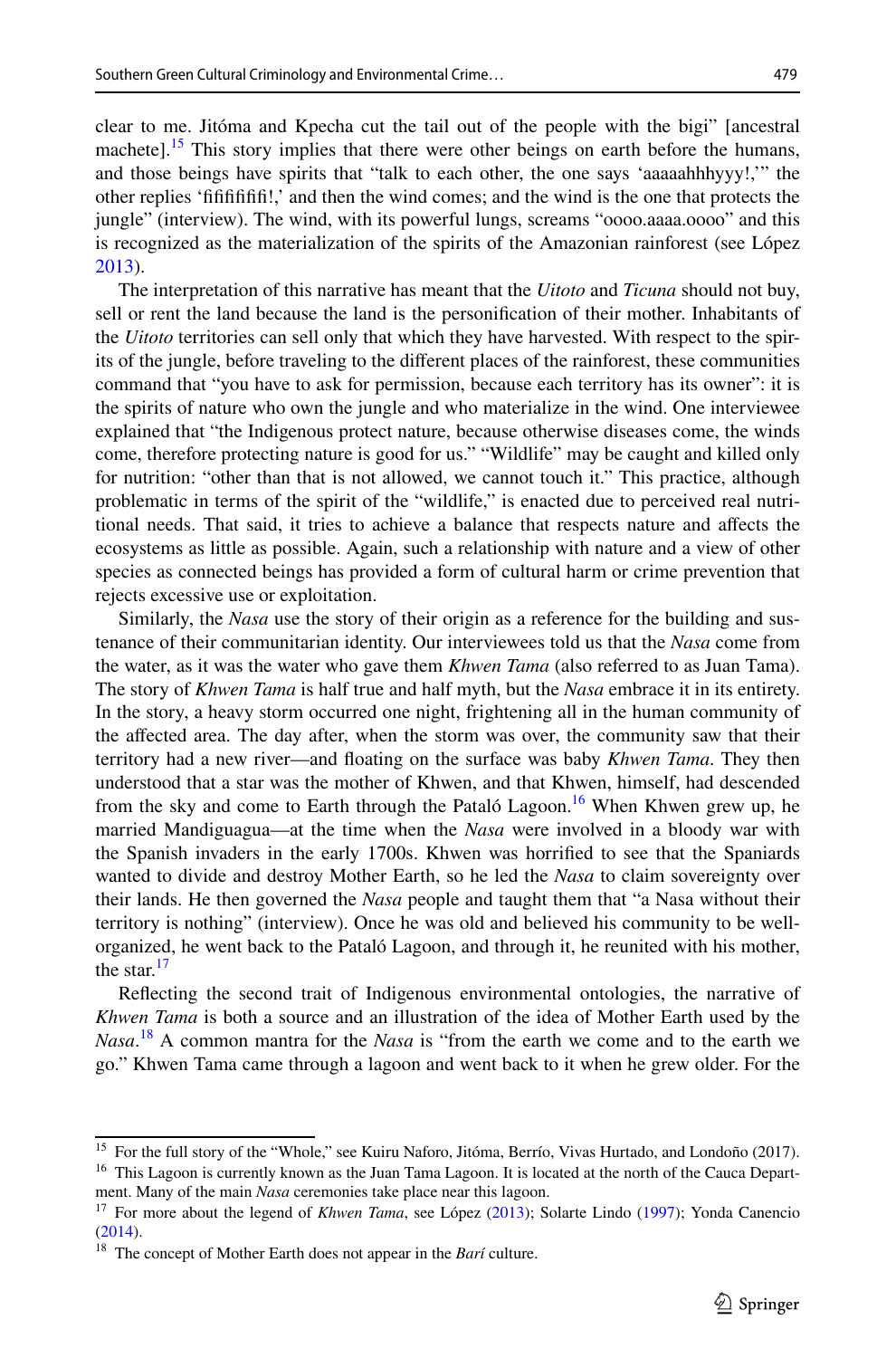*Nasa*, their most important identity trait is to have a balanced interaction with all elements of nature. The bond the *Nasa* have with the Earth prompts them to seek harmony with life; this, too, results in a culturally inspired form of prevention of environmental harm and crime. The *Nasa* environmental ontology guides people to avoid a hierarchical relationship with nature; there is no private property within *Nasa* territory and the lands are collective: the *Cabildo* assigns lands to families to inhabit and harvest, usually growing corn, sugarcane and various vegetables (Ávila Martínez [2011](#page-13-6)). Furthermore, the idea of harmony underpins all daily activities of the *Nasa*. They seek harmony with nature every day, and most visibly, during the rituals that express harmonization with nature. The *Nasa* have three major rituals—*sek buy*, *sakelo* and *chapus*—during which they build a spiritual relationship with the elements of the Earth (air, fre, soil and water); these rituals also have the function of keeping alive the *Nasa* environmental ontology. Harmony, for the *Nasa*, is the capacity to "convivir and sobrevivir" [live together and survive]. The *Nasa* use the concept of harmony to guide their interactions with nature and reject any classifcation or ranking of species believing "there is no diferentiation because it is a common relationship, a collective relationship, it is a spiral."

# **Discussion: Cultural Constructions and Questions of Practice**

The accounts presented above are, obviously, only a simplifed version and explanation of the common traits of the environmental ontologies of the four Colombian Indigenous peoples we studied. Nevertheless, they are valid illustrations of some of the beliefs and messages within these cultures that are conducive to encouraging the protection of nature. The four peoples we studied can present their view of the *ideal* ways in which humans should behave: by the prohibition against selling their land; the invitation for people to adapt to nature rather than the other way around; the warning of the importance of asking permission from nature before intruding on her; and the ban on killing animals for purposes other than survival.

Where the lessons we may learn from these ideal principles require further refection arises in considering responses to *deviations* from the ideal. As in every society, some members of these peoples will also stray from these ideal behaviors—in many cases, due to external interference or infuence. Furthermore, these peoples also engage in practices that contradict the principles or expectations of animal rights movements, such as using "wildlife" for traditional medicines. Nevertheless, we would argue that their relationship with nature is based on a much sounder affinity and respect for nature than dominant Western society.

We argue that these narratives can be the basis for practical applications in challenging anthropocentrism—the ideology that bases its worldview on human notions of value, thereby turning nature into mere "resources" or "services" for the satisfaction of human desires (Sollund [2019](#page-15-22))—and that these narratives can contribute to the prevention of environmental crimes and harms. The environmental ontologies described constitute systems of guidance and norms for daily behavior. These are also present in the communitarian practices of punishment within these communities. Upon breaches of expected environmental norms, individuals are taken to the community's assembly, which adjudicate the case. The sentence for an act, such as burning felds, is usually community service, but more serious cases may, in some communities, result in harsh penalties—such as whipping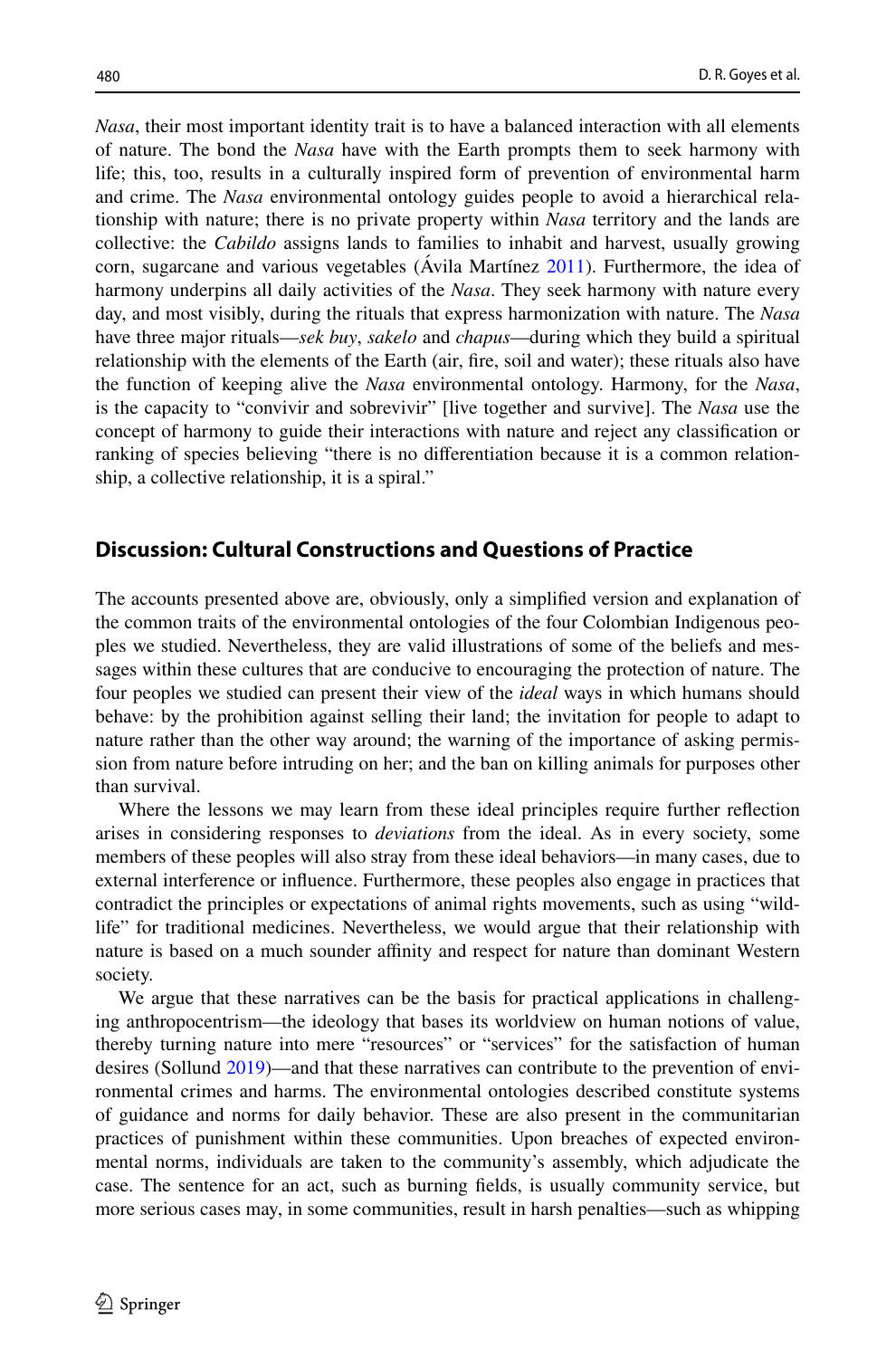and exile<sup>19</sup>—largely symbolic but powerful in effect. Extreme violations of the environmental ontology—such as killing a bear—are forwarded to the state's penal system, which may result in imprisonment.

There have been questions and criticisms concerning how "usos y costumbres" (practices and customs) such as these should be applied and, in the case of corporal punishments (use of the stocks or public whipping), disputes have occurred as to whether such punishments can be seen as "traditional" given their origins in Spanish colonial rule. Despite such criticism (partly arising from the youth of some communities), Rappaport [\(2003](#page-15-23): 333, 335) suggests that "their traditional nature is ensured by their place within a coherent cosmovision" although, as Rappaport continues:

the interpenetration of Nasa cosmovisión with the legal and constitutional worldview of the dominant Colombian society is highly problematic when it is put into practice on the ground. Processes of cultural construction, which work so well in opening inter-ethnic dialogue, in expanding the space of intercultural collaboration, and in galvanizing cabildos to extend their autonomy, must be framed in practical procedural models that have not yet been clearly formulated.

A full analysis of the Indigenous administration of justice in environmental realms would require more space (for an in-depth examination, see Hernández Terán [2017](#page-14-23)), and practices such as whipping (even if symbolic) and exile, demand more extensive debate. The linking of environmental "offending" with harsh punishments does, however, signal that—as opposed to the situation in most Western countries (Sollund and Runhovde [2020\)](#page-15-7)—Indigenous environmental ontologies take such ofenses very seriously within the system of administration of justice.

### **Conclusion**

In this article, we have endeavored to propose a 'southern green cultural criminological' approach to environmental crime prevention based on Indigenous knowledge and practices. We argue that despite widespread human awareness of the environmental harms we are causing on a daily basis, we succumb to the overwhelming abundance and infuence of powerful capitalist cultural messages that carry social expectations of conformity and lead us to engage in environmentally unsustainable practices (see also Agnew [2013](#page-13-8)).

Our argument in response is that a protective environmental ontology can inspire a respectful relationship with nature. To substantiate our claim, we have reported on an exploratory study of four Colombian Indigenous peoples and their environmental ontologies. These can be characterized, frst, by an assertion that human well-being is dependent on the actions of non-human animals and spirits of the jungle; and, second, by treating nature as a whole as sacred. We found an association between these environmental ontologies and the protective and praiseworthy behaviors toward nature within these communities. Preserving these ontologies encourages environmentally friendly human interactions with the natural world. A challenge for green criminology is, frst, how to determine ways in which these ontologies can be used in broader settings and, second, how to help prevent

<span id="page-12-0"></span><sup>&</sup>lt;sup>19</sup> Of the four communities that we studied, only the *Nasa* engage in whipping.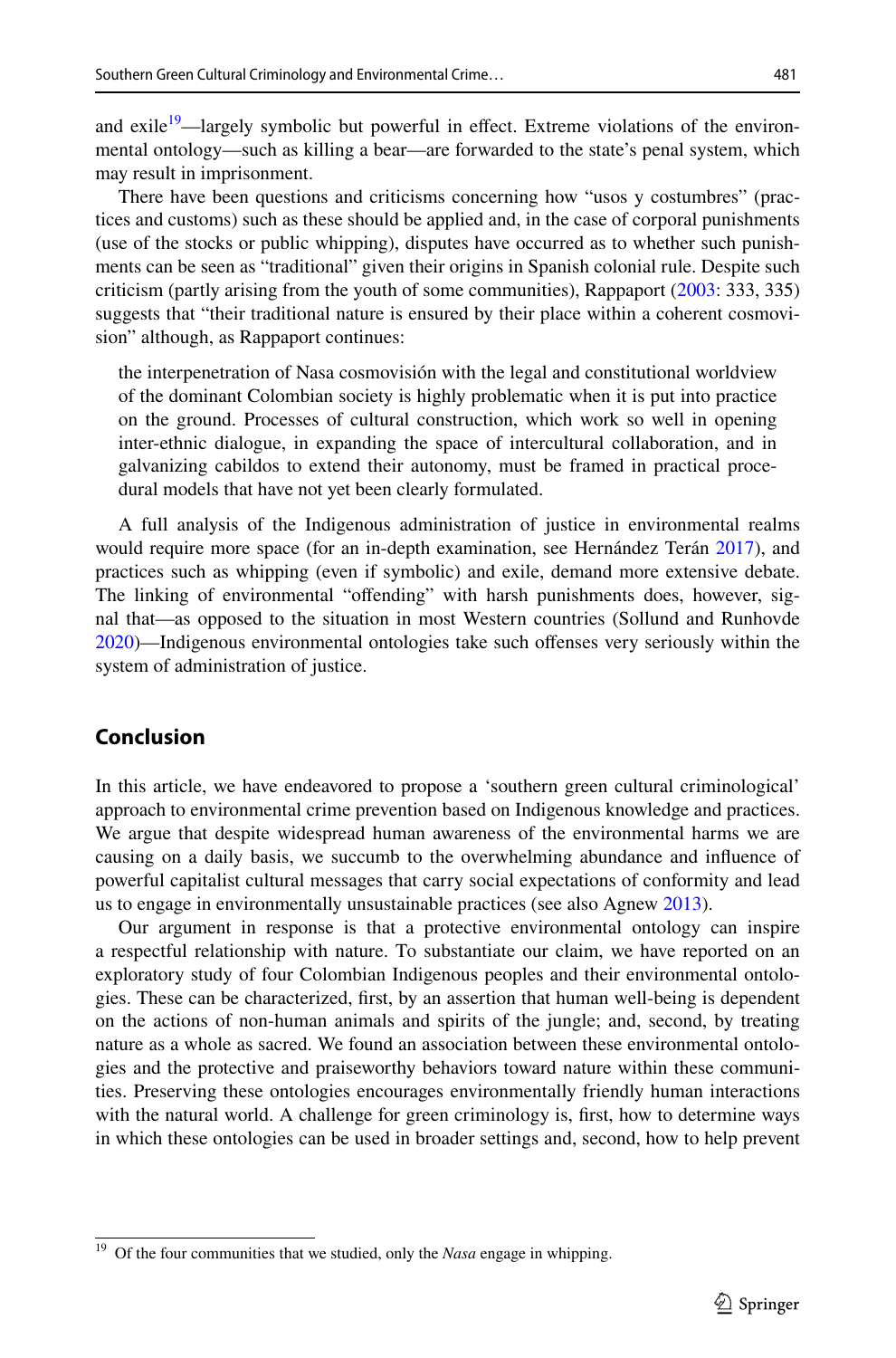the socio-economic dynamics that are leading to the erosion of the way of life of these Indigenous communities.

In this article, we do not propose explicit policies that authorities can simply take from the example of Indigenous cultural representations of nature. Crime prevention measures must refect the specifcities of the context in which they are applied. It is, therefore, a matter for local or national authorities to evaluate how to transpose the protective elements of Indigenous environmental ontologies to their own strategies for the governance of crime prevention efforts and environmental preservation. The application of a *development ethnography* is an ideal tool for such a purpose and, as attempted here, can shed light on how the knowledge held and produced by oppressed and minority groups can be used in social policy to minimize social and environmental harms (Escobar 2011; Goyes 2020).

**Acknowledgements** Financial support was provided by Northumbria University's Global Challenges Research Fund Internal Scheme, and by the *stimuleringsmidler* fund from the Department of Criminology and Sociology of Law, University of Oslo. We thank the two anonymous reviewers for providing feedback useful in improving this article.

**Funding** Open access funding provided by University of Oslo (incl Oslo University Hospital).

**Open Access** This article is licensed under a Creative Commons Attribution 4.0 International License, which permits use, sharing, adaptation, distribution and reproduction in any medium or format, as long as you give appropriate credit to the original author(s) and the source, provide a link to the Creative Commons licence, and indicate if changes were made. The images or other third party material in this article are included in the article's Creative Commons licence, unless indicated otherwise in a credit line to the material. If material is not included in the article's Creative Commons licence and your intended use is not permitted by statutory regulation or exceeds the permitted use, you will need to obtain permission directly from the copyright holder. To view a copy of this licence, visit [http://creativecommons.org/licenses/by/4.0/.](http://creativecommons.org/licenses/by/4.0/)

# **References**

- <span id="page-13-4"></span>Adams, K.A., & Lawrence, E.K. (2019). *Research Methods, Statistics, and Applications* (Second ed.). London: Sage.
- <span id="page-13-8"></span>Agnew, R. (2013). The ordinary acts that contribute to ecocide: A criminological analysis. In N. South & A. Brisman (Eds.), *Routledge International Handbook of Green Criminology* (pp. 58-72). Abingdon, Oxon, UK, and New York: Routledge.
- <span id="page-13-3"></span>Amster, R. (2019). From Peacemaking to Peacebuilding Criminology. *Critical Criminology: An International Journal, 27*(1), 73-84.<https://doi.org/10.1007/s10612-019-09442-y>
- <span id="page-13-0"></span>Apaza Huanca, Y. K. (2019). Non-wester epistemology and the meaning of the Pachamama (environment) within the world(s) of the Aymara identity. *International Journal for Crime, Justice and Social Democracy, 8*(3), 6-22.
- <span id="page-13-6"></span>Ávila Martínez, A. (2011). *El pensamiento de la comunidad Nasa Yuwe: Un acercamiento al mundo de la vida y una refexión acerca de su pensamiento* [The thought of the Nasa Yuwe community: an approach to the world of life and a refexion about their thought]. Bogotá: Universidad Cooperativa de Colombia.
- AZICATCH. (2006). *Plan de vida y de abundancia de los Hijos del Tabaco, la Coca y la Yuca Dulce de la Chorrera* [Plans for life and abundance of the Sons of Tobacco, Coca and Sweet Cassava from la Chorrera]. La Chorrera: Asociación Zonal Indígena de Cabildos y Autoridades Tradicionales de La Chorrera.

<span id="page-13-7"></span>Bauman, Z. (2000). *Modernity and the Holocaust*. Ithaca, NY: Cornell University Press.

- <span id="page-13-5"></span>Beckerman, S., & Lizarralde, R. (2013). *The Ecology of the Barí. Rainforest Horticulturalists of South America*. Austin, TX: University of Texas Press.
- <span id="page-13-2"></span>Biffi, E., & Pali, B. (Eds.). (2019). *Environmental Justice Restoring the future. Towards a restorative environmental justice praxis*. Leuven: European Forum for Restorative Justice.
- <span id="page-13-1"></span>Boas, F. (2012). *The mind of primitive man*. London: Forgotten Books.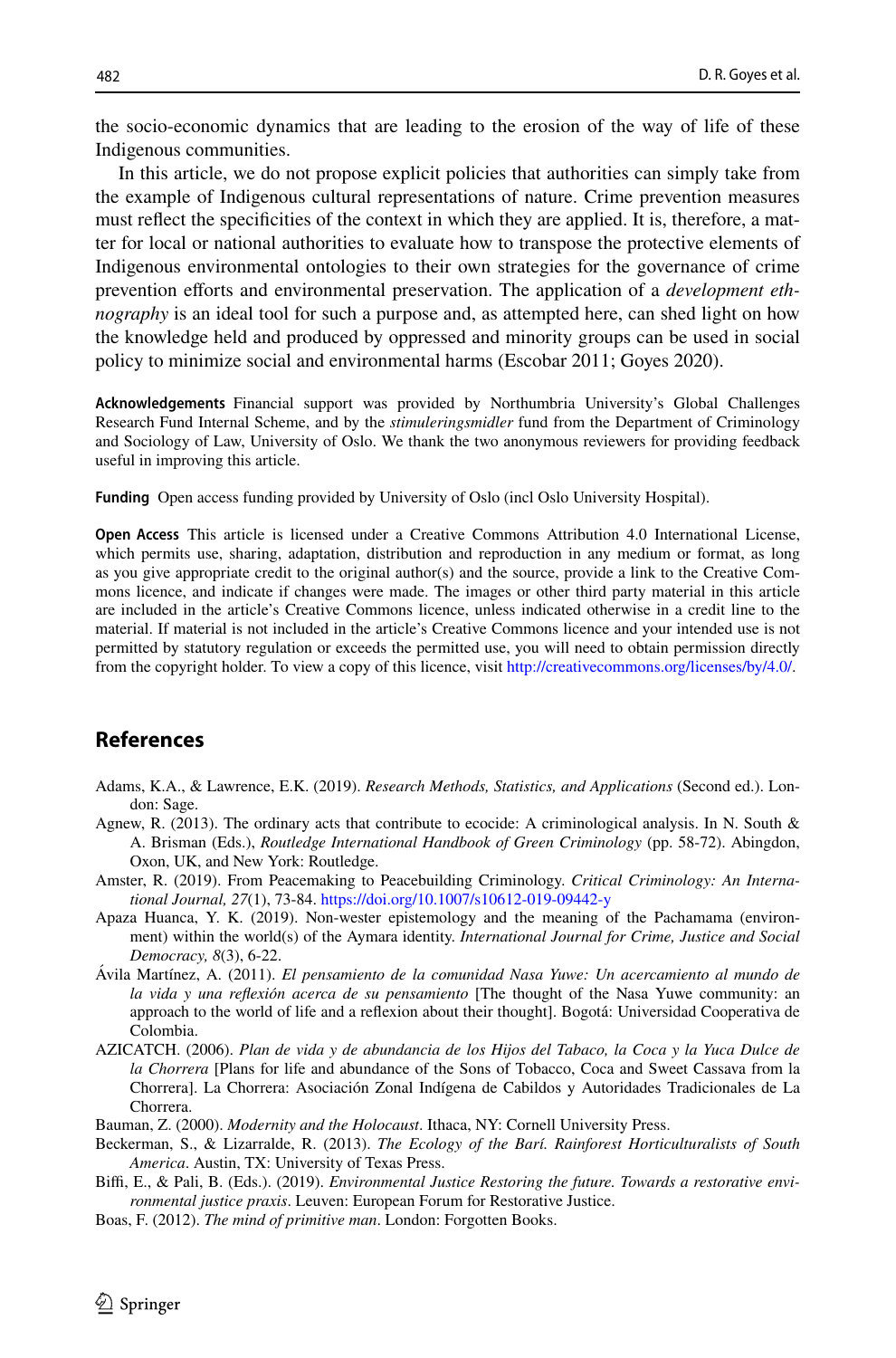- <span id="page-14-7"></span>Borges, H., & Martín, T. (2015). The Mexican Town that bashes piñatas full of live animals. *VICE*, May 19. Retrieved on July 9, 2021, from [https://www.vice.com/en\\_uk/article/kwzjea/yucatan-animal-sacri](https://www.vice.com/en_uk/article/kwzjea/yucatan-animal-sacrifice-tradition-876) fice-tradition-876.
- <span id="page-14-16"></span>Brisman, Avi, and Nigel South. 2013. A green-cultural criminology: An exploratory outline. *Crime Media Culture* 9(2): 115-35.
- <span id="page-14-17"></span>Brisman, A., & South, N. (2014). *Green Cultural Criminology, Constructions of environmental harm, consumerism, and resistance to ecocide*. Abingdon, Oxon, UK, and New York: Routledge.
- <span id="page-14-1"></span>Brisman, A., & South, N. (2015). An Assessment of Tonry and Farrington's Four Major Crime Prevention Strategies as Applied to Environmental Crime and Harm. *Journal of Criminal Justice and Security (Varstvoslovje), 17*(2), 127-151.
- <span id="page-14-11"></span>Brisman, A., & South, N. (2020). Toward a green cultural criminology of the "South." In A. Brisman & N. South (Eds.), *The Routledge International Handbook of Green Criminology* (2nd ed.). (pp. 624-637). Abingdon, Oxon, UK, and New York: Routledge.
- Brisman, Avi, and Nigel South. In Press. Green cultural criminology: Exploring literary and Indigenous cultural narratives from Latin America. In M. de Nardin Budó, D.R. Goyes, L. Natali, R. Sollund and A. Brisman (Eds.), *Introdução à criminologia verde: Perspectivas críticas, decoloniais e do Sul*, São Paulo, Brasil: Tirant lo Blanch.
- <span id="page-14-12"></span>Brisman, A., South, N., & Walters, R. (2018). Climate Apartheid and Environmental Refugees. In K Carrington, R. Hogg, J. Scott, & M. Sozzo (Eds.), *The Palgrave Handbook of Criminology and the Global South* (pp. 301-321). Cham: Springer International Publishing.
- <span id="page-14-21"></span>Candre, H., & Echeverri, J. A. (2008). *Tabaco frío, Coca dulce [Cool Tobacco, Sweet Coca: Teachings of an Indian Sage from the Colombian Amazon]*. Bogotá: Universidad Nacional de Colombia.
- <span id="page-14-13"></span>Carrington, K., Hogg., & Sozzo., M (2016). Southern criminology. *The British Journal of Criminology*, *56*(1), 1-20.
- <span id="page-14-9"></span>Coomber, R., & South, N. (Eds.). (2004). *Drug use and cultural contexts 'Beyond the west': Tradition, change and post colonialism*. London: Free Association Books.
- <span id="page-14-18"></span>Crook, M., Short, D., & South, N. (2018). Ecocide, genocide, capitalism and colonialism: Consequences for indigenous peoples and glocal ecosystems environments. *Theoretical Criminology, 22*(3), 298-317. doi[:https://doi.org/10.1177/1362480618787176.](https://doi.org/10.1177/1362480618787176)
- <span id="page-14-22"></span>Crooke Ellison, I. (2018). *Y de cómo las cosas llegaron a ser: mitos leyendas indígenas colombianas* [And of how things got to be: Colombian Indigenous myths and legends]. Bogotá: Apidama Ediciones.
- <span id="page-14-15"></span>Cunneen, C., & Tauri, J. (2017). *Indigenous criminology*. Bristol, UK: Policy Press.
- <span id="page-14-5"></span>Datta, R. (2019). Imprementation of Indigenous environmental heritage rights: an experience with Laitu Khyeng Indigenous community, Chittagong Hill Tracts, Bangladesh. *AlterNative*, 15(4), 309-320.
- <span id="page-14-3"></span>Descola, P. (2005). Ecology as Cosmological Analysis. In A. Surrallés & P. García Hierro (Eds.), *The land withing. Indigenous territory and perception of the environment* (pp. 22–35). Copenhagen: International Work Group for Indigenous Afairs.
- <span id="page-14-2"></span>Efnghan, N. (2013). *An Introduction to Ontology*. Cambridge, UK: Cambridge University Press.
- <span id="page-14-4"></span>Welsh, B. C.,& Farrington, D. P. (2012). Crime Prevention and Public Policy. In D.P. Farrington and B.C. Welsh (Eds.), *The Oxford Handbook of Crime Prevention* (pp.1-18). Oxford: Oxford University Press.
- <span id="page-14-20"></span>Frank, A. (2010). *Letting stories breathe: a socio-narratology*. Chicago, IL: University of Chicago Press.
- <span id="page-14-6"></span>Geilfus, F. (1994). *El árbol al servicio del agricultor. Manual de agroforestería para el desarrollo rural* [The tree to the service of the farmer. Handbook of agroforestry for the rural development]. Turrialba: enda-caribe.
- <span id="page-14-14"></span>Goyes, D. R. (2018). Green Criminology as Decolonial Tool: A Stereoscope of Environmental Harm. In K. Carrington, R. Hogg, J. Scott, & M. Sozzo (Eds.), *The Palgrave Handbook of Criminology and the Global South* (pp. 323-346). London: Palgrave.
- <span id="page-14-8"></span>Goyes, D. R. (2019). *Southern Green Criminology. A Science to End Ecological Discrimination*. Bingley, UK: Emerald.
- <span id="page-14-10"></span>Goyes, D. R., & South, N. (2017). 'Green Criminology before Green Criminology': Amnesia and Absences. *Critical Criminology: An International Journal, 25*(2), 165-181. [https://doi.org/10.1007/](https://doi.org/10.1007/s10612-017-9357-8) [s10612-017-9357-8.](https://doi.org/10.1007/s10612-017-9357-8)
- <span id="page-14-19"></span>Hall, S. (1992). The West and the Rest: Discourses and Power. In S. Hall & B. Gieben (Eds.), *Formations of Modernity* (pp. 184-227). Cambridge, UK: Polity Press..
- <span id="page-14-23"></span>Hernández Terán, M. (2017). *Justicia Indígena, derechos humanos y pluralismo jurídico: análisis, doctrina y jurisprudencia* [Indigenous justice, human rights and legal pluralism: analysis, doctrine and jurisprudence]. Bogotá: Gropo Editorial Ibañez.
- <span id="page-14-0"></span>Heydon, J. (2019). *Sustainable Development as Environmental Harm. Rights, Regulation, and Injustice in the Canadian Oil Sands*. Abingdon, Oxon, UK: Routledge.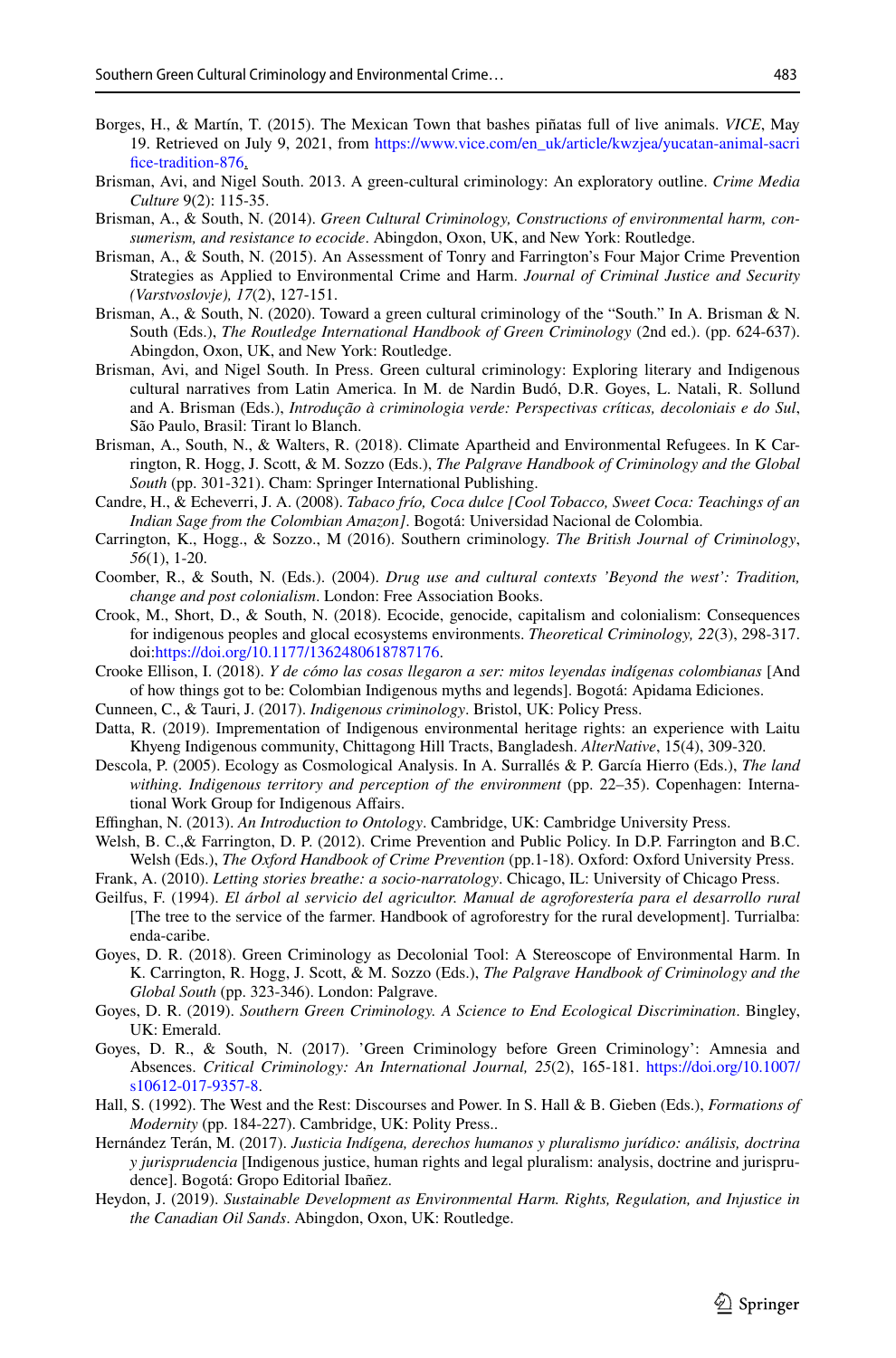- <span id="page-15-8"></span>Higgins, P. (2010). *Eradicating ecocide: Exposing the corporate and political practices destroying the planet and proposing the laws needed to eradicate ecocide*. London: Sheapheard-Walwyn Publishers.
- <span id="page-15-3"></span>Hill, J. (2015). A systems thinking perspective on the motivations and mechanisms that drive wildlife poaching. In R. Sollund (Ed.), *Green Harms and Crimes. Critical criminology in a changing world* (pp. 189–219). Basingstoke, Hampshire, UK: Palgrave.
- <span id="page-15-19"></span>Hoyos Vásquez, G. (2006). Ciencia y ética desde una perspectiva discursiva [Science and ethics from a discoursive perspective]. *Convergencia, 13*(42), 117-131.
- <span id="page-15-5"></span>Kassam, K.-A. S. (2009). *Biocultural diversity and Indigenous ways of knowing. Human ecology in the artic*. Calgary, AB: University of Calgary Press.
- Kuiru Naforo, J., Jitóma, N., Berrío, M., Vivas Hurtado, S., & Londoño, S. (2017). *Narraciones Indígenas de la Selva* [Indigenous narrations from the jungle]. Bogotá: Norma.
- <span id="page-15-20"></span>López, J. O. (2013). *Mitos y leyendas indígenas de Colombia* [Colombian Indigenous myths and legends]. Bogotá: Plaza & Janes.
- <span id="page-15-13"></span>Lushey, C. J., & Munro, E. R. (2015). Participatory peer research methodology: An efective method for obtaining young people's perspectives on transitions from care to adulthood? *Qualitative Social Work, 14*(4), 522-537.
- <span id="page-15-9"></span>MacManus, T. (2016). The denial industry: public relations, 'crisis management' and corporate crime. *The International Journal of Human Rights, 20*(6), 785-797.
- <span id="page-15-0"></span>McClanahan, B., & Brisman, A. (2015). Climate Change and Peacemaking Criminology: Ecophilosophy, Peace and Security in the "War on Climate Change." *Critical Criminology: An International Journal, 23*(4), 417-431. <https://doi.org/10.1007/s10612-015-9291-6>.
- <span id="page-15-4"></span>McGarrell, E. F., & Gibbs, C. (2014). *Conservation criminology. Environmental crime and risk*. Oxford: Oxford University Press.
- <span id="page-15-6"></span>Norberg-Hodge, H. (2009). *Ancient Futures: Lessons from Ladakh for a Globalizing World*. San Francisco, CA: Sierra Club Books.
- <span id="page-15-15"></span>Quintín Lame, M. (1971). *En defensa de mi raza [In defence of my race]*. Bogotá: Publicaciones de la Rosca.
- <span id="page-15-23"></span>Rappaport, J. (2003). Redrawing the Nation: Indigenous Intellectuals and Ethnic Pluralism in Contemporary Colombia. In M. Thurner and A. Guerrero (Eds.), *After Spanish Rule: Postcolonial Predicaments of the Americas* (pp.310-346). Durham, NC: Duke University Press.
- <span id="page-15-1"></span>Rees, M. (2018). *On the Future: Prospects for Humanity*. Princeton, NJ: Princeton University Press.
- <span id="page-15-16"></span>Riaño Umbarila, E. (2003). *Organizando su espacio, construyendo su territorio. Transformaciones de los asentamientos Ticuna en la ribera del Amazonas colombiano* [Organising their space, building their territory. Transformations in the Ticuna settlings on the riverside of the Colombian Amazon]. Bogotá: Universidad Nacional de Colombia.
- <span id="page-15-14"></span>Rodríguez, G. A. (2015). *Los Derechos de los Pueblos Indígenas de Colombia. Luchas, contenido y relaciones*. Bogotá: Editorial Universidad del Rosario.
- <span id="page-15-2"></span>Rohe, W. (2012). Crime Prevention. In van Vliet (Ed) *The Encyclopedia of Housing* (2 ed.) (pp. 310–331). Thousand Oaks: Sage. doi:<https://doi.org/10.4135/9781452218380>.
- <span id="page-15-11"></span>Said, E. (1978). *Orientalism*. New York: Pantheon Books.
- <span id="page-15-12"></span>Sandberg, S., Tutenges, S., & Copes, K. (2015). Stories of violence: a narrative criminological study of ambiguity. *The British Journal of Criminology, 55*(6), 1168-1186.
- <span id="page-15-17"></span>Santamaría, A. (2017). Memory and resilience among Uitoto women: closed baskets and gentle words to invoke the pain of the Colombian Amazon. *Latin American and Caribbean Ethnic Studies, 12*(3), 315- 330. doi[:https://doi.org/10.1080/17442222.2017.1363352.](https://doi.org/10.1080/17442222.2017.1363352)
- <span id="page-15-21"></span>Solarte Lindo, F. (1997). *El hombre con cola de león*. Bogotá: Panamericana.
- <span id="page-15-18"></span>Sollund, R. (2012). Victimisation of Women, Children and Non-human Species Through Trafficking and Trade: Crimes Understood Under an Ecofeminist Perspective. In N. South & A. Brisman (Eds.), *Routledge International Handbook of Green Criminology* (pp. 317-330). Abingdon, Oxon, UK, and New York: Routledge.
- <span id="page-15-22"></span>Sollund, R. (2019). *The Crimes of Wildlife Trafficking. Issues of Justice, Legality and Morality*. London: Routledge.
- <span id="page-15-7"></span>Sollund, R. A. and S. R. Runhovde (2020). Responses to wildlife crime in post-colonial times. Who fares best? *The British Journal of Criminology*, 60(4), 1014–1033.
- <span id="page-15-10"></span>South, N. (2007). The 'Corporate Colonisation of Nature': Bio-Prospecting, Bio-Piracy and the Development of Green Criminology. In P. Beirne & N. South (Eds.), *Issues in Green Criminology: Confronting Harms against Environments, Humanity and other Animals* (pp. 230–247). Cullompton, Devon, UK: Willian.